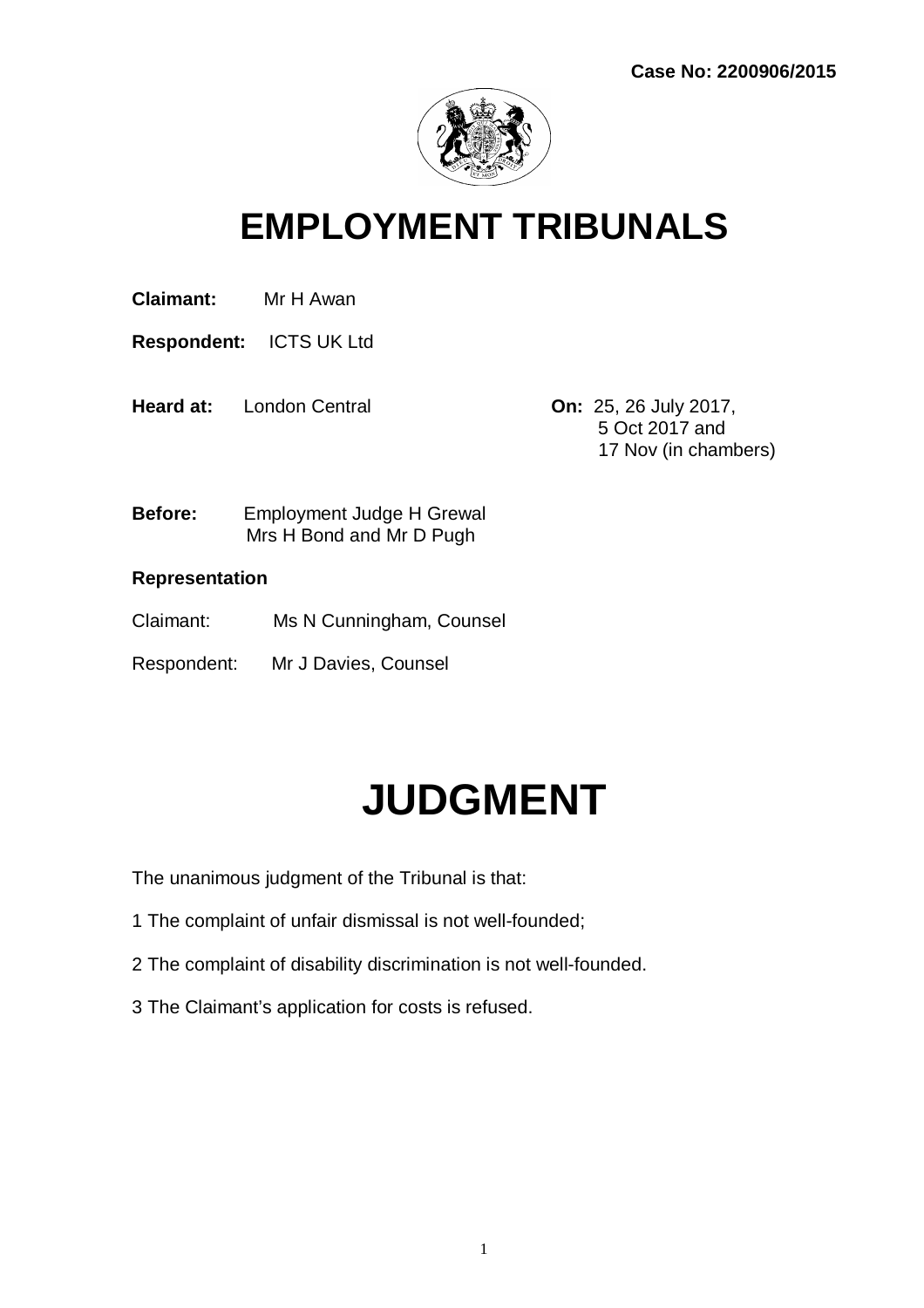## **REASONS**

1 In a clam form presented on 10 March 2015 the Claimant complained of unfair dismissal and disability discrimination.

#### **The Issues**

2 It was agreed at the outset of the hearing that the issues that we had to determine were as follows.

#### Unfair Dismissal

2.1 It was not in dispute that the reason for the dismissal related to the Claimant's incapability to perform the work that he was employed to do.

2.2 Whether the Claimant was contractually entitled to Long Term Disability Benefit ("LTDB") at the time of his dismissal;

2.3 Whether his entitlement to LTDB would be assessed on the "own occupation test" or some other test;

2.4 Whether it was an implied term of his contract that he would not be dismissed for incapability while he was entitled to LTDB;

2.5 Whether in all the circumstances the Respondent acted reasonably or unreasonably in treating the Claimant's incapability as a sufficient reason for dismissing him.

#### Disability discrimination

2.6 It was not in dispute that the Claimant was disabled at the material time by reason of depression;

2.7 It was not in dispute that the Claimant was treated unfavourably (dismissed) because of his long-term sickness absence, which was something that arose in consequence of his disability;

2.8 Whether the Respondent had shown that dismissal was a proportionate means of achieving a legitimate aim.

#### **The Law**

3 The effect of section 98(1) and (2) of the Employment Rights Act 1996 ("ERA 1996") is that the onus is on the employer to establish a potentially fair reason for dismissal and a reason relating to the capability of the employee to perform the job that he was employed to do is a potentially fair reason. Section 98(4) ERA 1996 provides,

"*Where the employer has fulfilled the requirements of subsection (1), the determination of the question whether the dismissal is fair or unfair (having regard to the reason shown by the employer) –*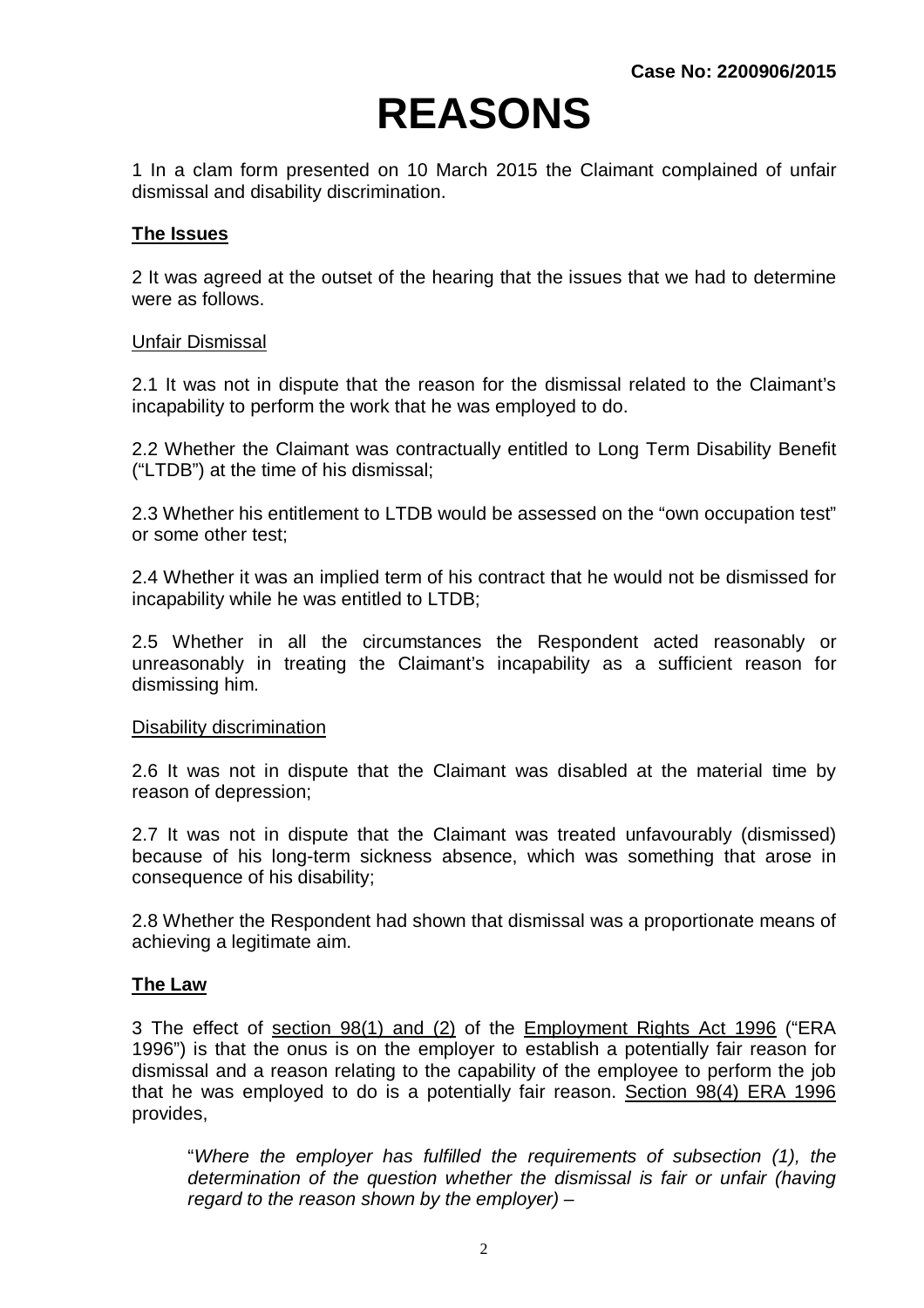- *(a) depends on whether in the circumstances (including the size and administrative resources of the employer's undertaking) the employer acted reasonably or unreasonably in treating it as a sufficient reason for dismissing the employee, and*
- *(b) shall be determined in accordance with equity and the substantial merits of the case."*

4 The fact that a dismissal is in breach of the contract of employment (for example, because no notice or inadequate notice was given) does not of itself make the dismissal unfair under section 98(1) ERA 1996. It could, however, be a relevant factor in determining whether the dismissal was fair or not – **Treganowan v Robert Knee & Co Ltd [1975] ICR 406** and **BSC Sports & Social Club v Morgan [1987] IRLR 391**.

5 In **Nelson v BBC [1977] IRLR 148,** where it was sought to imply a restriction of location into a contract which contained an unqualified mobility clause, Roskill LJ said at page 151,

"*… it is a basic principle of contract law that if a contract makes express provision … in almost unrestricted language, it is impossible in the same breath to imply into that contract a restriction of the kind that the industrial tribunal sought to do."*

That principle was reiterated in **Reda v Flag Ltd [2002] IRLR 747**. In that case the Privy Council accepted that the contracts contained an implied term that the employer would not without reasonable and proper cause destroy the relationship of trust and confidence which should exist between employer and employee. Lord Millet, giving judgment, continued,

"*But in common with other terms, it must yield to the express provisions of the contract … it cannot sensibly be used to extend the relationship beyond its agreed duration; and, their Lordships would add, it cannot sensibly be used to circumscribe an express power of dismissal without cause."*

6 In **United Bank Ltd v Akhtar [1989] IRLR 507** the EAT held that there was a distinction between implying a term which negatives a provision which is expressly stated in the contract and implying a term which controls the exercise of a discretion which is expressly conferred in a contract. The former was clearly impermissible but the latter was not because there might well be circumstances where discretions were conferred but they were not unfettered discretions, which could be exercised in a capricious way.

7 In **Apsden v Webbs Poultry and Meat Group (Holdings) Ltd [1996] IRLR 521** Sedley J in the High Court held that there was an implied term in the contract of employment that the provisions for dismissal in the contract would not be operated so as to remove the employee's accruing or accrued entitlement to income replacement insurance unless there was a fundamental breach of the contract by the employee (i.e. gross misconduct). There were express provisions in the contract which entitled the employer to terminate the contract by giving notice (clause 12B) or if the employee's sickness absence or inability to discharge his duties exceeded a certain specified period (clause 11(c)). Sedley J recognised that there was a conundrum because implying that term would be to turn clause 11(c) into its opposite, forbidding,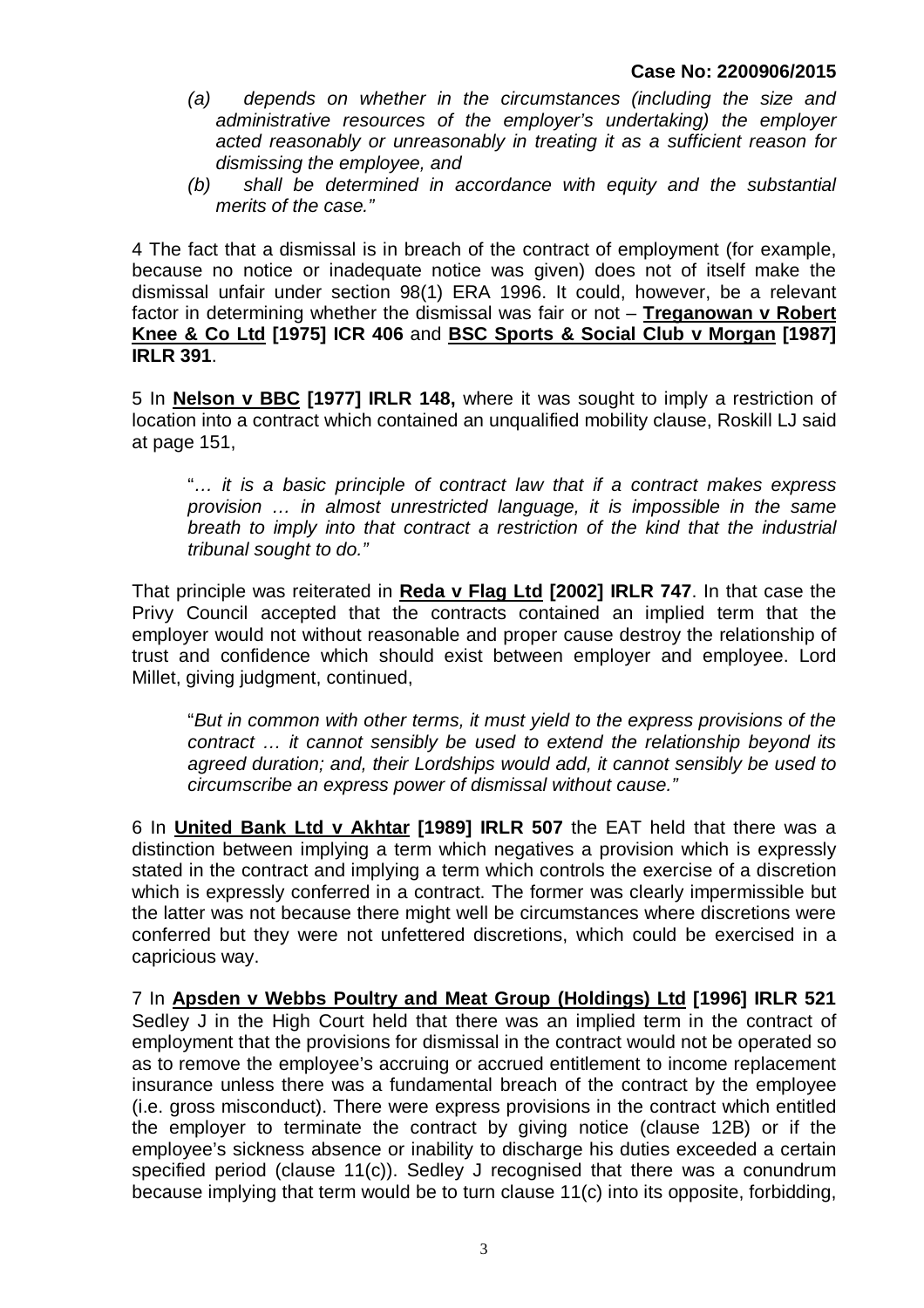where at present it permitted, the employer to terminate by reason of prolonged incapacity alone, and correspondingly limiting the operation of clause 12(B). However, he concluded that on the facts of that case such a term could be implied. The facts upon which he relied to reach that conclusion were that (a) the written contract that had been used had not been drafted with the income insurance in mind and its aptness in light of the scheme had not been considered or negotiated; (b) there were internal inconsistencies in the contact in the provisions for sick pay and termination; and (c) Both parties had known when they entered into the contract that there was an income insurance scheme which could only work if the employees whom it covered were remained in employment for the duration of their incapacity or until some other terminating event specified in the policy took place and it had been the unambiguous mutual intention of the parties that this should be so.

8 There have since then been a number of breach of contract claims which have relied, inter alia, upon the breach of the term implied in **Apsden**. In **Brompton v AOC International Ltd [1997] IRLR 639** the Court of Appeal did not have to decide the issue of whether there was an implied term that the employer would not, after the employee became entitled to receive benefit under the terms of a permanent health insurance, terminate the contract or otherwise cause the employee to cease to be a member of the scheme because the employee succeeded on other grounds. Having referred to the need not to decide that issue, Staughton LJ said obiter

"*There is much to be said for such a term, which has the support of Sedley J in Apsden v Webbs Poultry & Meat Group (Holdings) Ltd …"*

9 In **Hill v General Accident Fire and Life Assurance Corporation plc [1998] IRLR 641** the issue was whether the dismissal of the employee by reason of redundancy was, having regard to his then status of as a person absent from work and in receipt of a sick pay benefit, a breach of his contract of employment. The Court of Session held that it was not. Lord Hamilton said that the employer's power to dismiss was subject to limitation which he defined as follows,

"*Where provision is, as here, made in the contract for payment of salary or other benefit during sickness, the employer cannot, solely with a view to relieving himself of the obligation to make such a payment,* (my emphasis) *by dismissal bring that sick employee's contract to an end. To do so would be, without reasonable and proper cause, to subvert the employee's entitlement to payment while sick. The same unwarranted subversion may occur if a sick employee were to be dismissed for a specious or arbitrary reason or for no cause at all."* 

The employee had claimed that there was an implied term that an employee in such a situation could only be dismissed for gross misconduct and had relied on **Apsden**  to argue for the existence of such a term. Lord Hamilton's view was that **Apsden** turned largely on its own facts. He said,

"*In so far as Sedley J's conclusion is to be understood as laying down as a general proposition that gross misconduct is the only circumstance in which the employer could lawfully dismiss an employee in receipt of sick pay and with the prospect of permanent sickness provision, I must respectfully disagree."*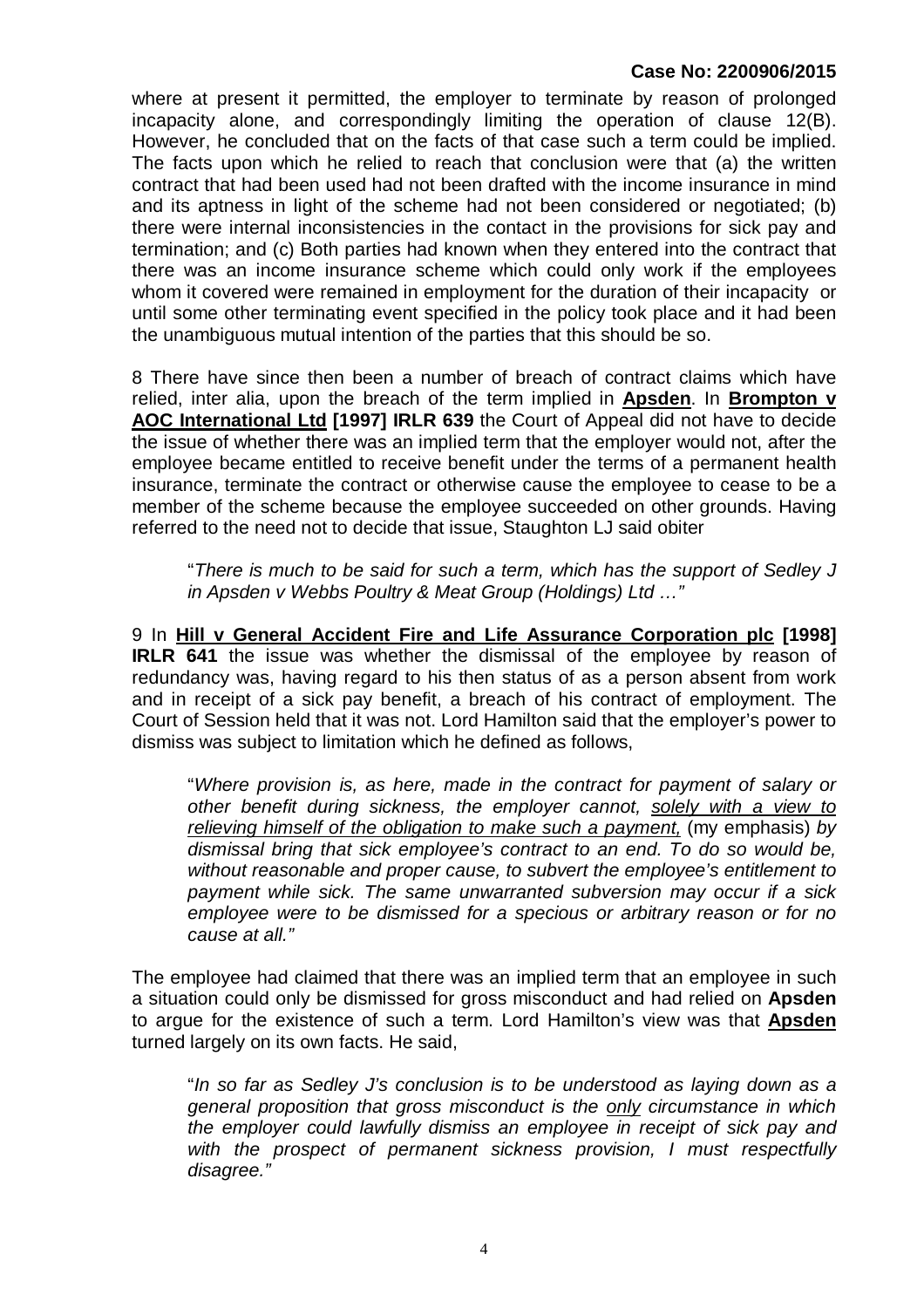10 In **Villella v MFI Furniture Centres Ltd [1999] IRLR 468** the employee's breach of contact claim succeeded on his primary argument (and would have succeeded on his first alternative argument) and it was not, therefore, strictly necessary for the High Court to deal with his second alternative argument. That argument was that termination of the employment was a breach of an implied term that the employer would not terminate his contract save for cause other than ill health in circumstances where termination would deprive him of the continuing entitlement to long-term disability benefit. Judge Green QC stated that he agreed with what Lord Hamilton had said in **Hill** and that he would have found that the dismissal had been a breach of that implied term.

11 In **Earl v Cantor Fitzgerald International [16 May 2000]** the employer conceded that the dismissal of an employee for his continuing inability to return to work due to sickness in circumstances where he was entitled to receive benefits under a permanent health insurance scheme was a breach of contract. Moore-Bick J said, at paragraph 41,

"*… since the only ground upon which his contract was terminated was his continuing inability to return to work due to sickness, Mr. Foskett accepted that that constituted a breach of contract on the part of Cantor Fitzgerald and I think he was right to do so. There is a growing body of authority to the effect that when an employee's contract of employment incorporates a permanent health scheme the employer will not dismiss him simply on the grounds of his continuing incapacity to work."*

The "growing body of authority" referred to was **Apsden, Brompton, Hill,** and **Villella**.

12 In **Briscoe v Lubrizol Ltd [2002] IRLR 607** Ward LJ agreed with the two passages quoted from Lord Hamilton's judgment in **Hill** (at paragraph 9 above) and went on to say,

*…*

"*To limit dismissal to gross misconduct is to circumscribe the right to dismissal too narrowly. I do not believe Sedley J had that in mind.*

*In my judgment, the principle to emerge from those cases* (**Apsden** and **Hill**) *is that the employer ought not to terminate the employment as a means to remove the employee's entitlement to benefit but the employer can dismiss for good cause whether that be on the ground of gross misconduct or, more generally, for some repudiatory breach by the employee."*

13 In **Reda** (see paragraph 5 above) Lord Millett in the Privy Council said, at paragraph 51, that in **Apsden**,

"*The question was whether the employer's express right of dismissal could be*  limited by implication arising from the unusual circumstances in which the *contract had been entered into and the inherently contradictory terms which resulted. The better course might have been to rectify the contract to include the term contended for as an express term, an unusual course but one which would appear to have been justified by the evidence. But even if the case is taken as a rare example of a term being implied into a contract to qualify an express right, the justification for this course lay in the need to reconcile*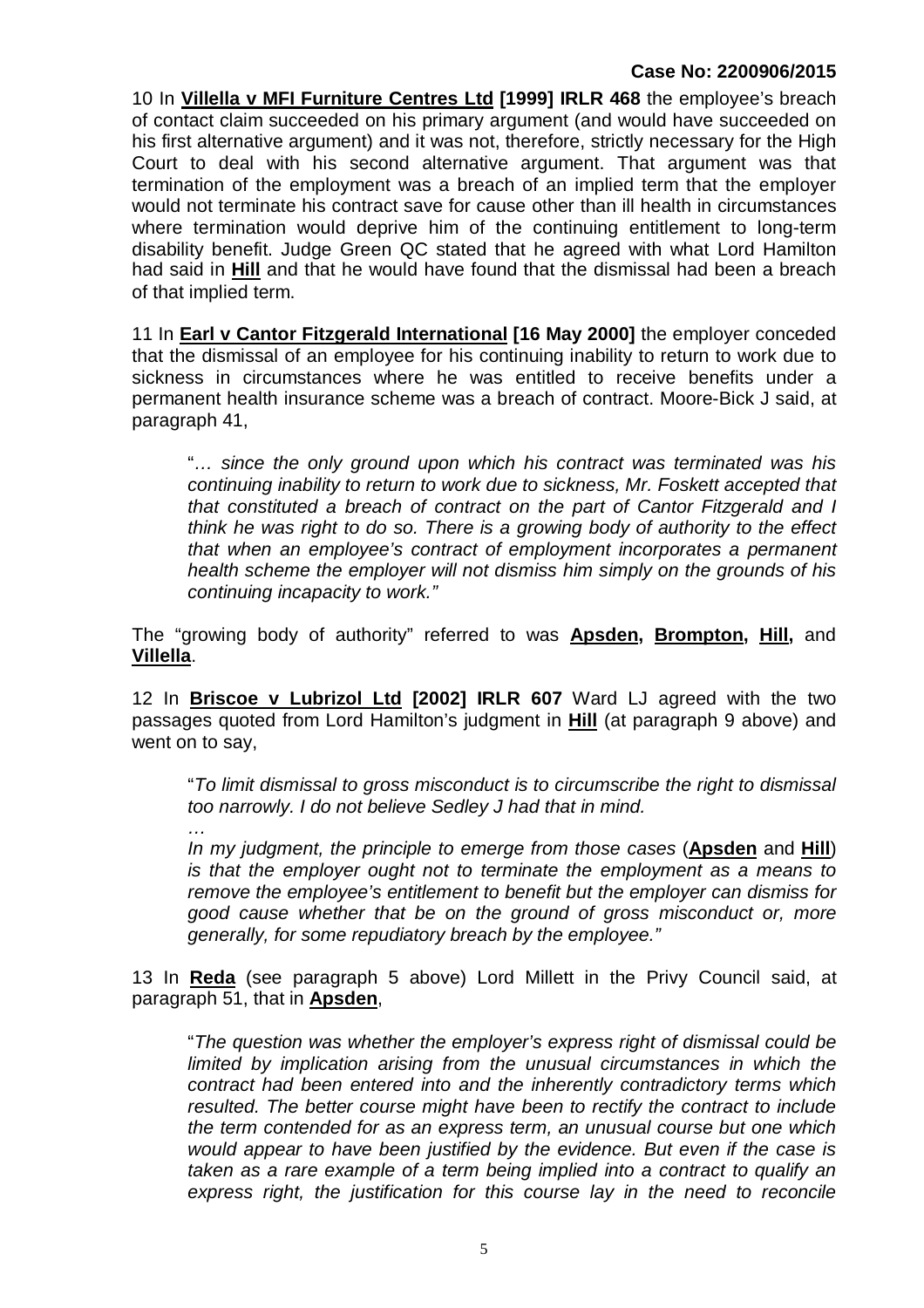*express terms of the contract which were mutually inconsistent."*

14 In **Lloyd v BCQ Ltd [12 November 2012]** Silber J in the EAT held that on the facts of that case (where the contract of employment did not refer to his right or entitlement to PHI cover and there was a clause in the contract that it contained the entire understanding between the parties and superseded all previous agreements and arrangements relating to his employment) there could not be implied into the contract a term that the employer would not (save on the grounds of the employee's misconduct) terminate the employment where the effect of it would be to deprive him of sickness benefits under the PHI policy which he was receiving. The EAT also held that such a term could not be implied because it was at variance with an express term in the employee's contract which permitted the employer to terminate the employment after 26 weeks' sickness absence by giving notice in accordance with that clause. Silber J said obiter, at paragraph 58,

"*We should add that even if there was to be an implied term of the kind contended for by the claimant, then our provisional view was that it would be subject to the exception suggested by Ward LJ in Briscoe v Lubrizol Ltd … which was that any similar term would only be implied where the dismissal was "without reasonable and proper cause.". In this case, the dismissal was for good cause because of the claimant's absence from work and the absence of any prospect of his return…"*

He stressed that those were provisional views as they had not heard any submissions on the point.

15 **ICTS(UK) Ltd v Visram (EAT/0344/15)** was a case involving the Respondent in the case before us and an employee, whose circumstances were very similar to those of the Claimant in this case. An employment tribunal had held in that case that the claimant's dismissal was unfair and disability discrimination under section 15 of the Equality Act 2010.The Respondent's appeal against the finding of unfair dismissal was based on two grounds – (i) the tribunal had erred in concluding that because the dismissal was in breach of contract it was unfair and (ii) it had erred in concluding that that there was an implied term that the Respondent could not dismiss the Claimant for medical incapacity. The argument in support of the latter ground was not that such a term could not have been implied because it contradicted an express term but that the correct term to imply was that an employer would not dismiss an employee in receipt of long term disability benefit without reasonable and proper cause (and that a dismissal for ill health absence and an inability to return was a reasonable and proper cause) or that that the term implied should be that the employer could not dismiss the employee for the purpose of avoiding the payment of the benefit.

16 In respect of the first ground, the EAT (HHJ Eady) held that the tribunal had not allowed its conclusion on the breach of contract to dictate its conclusion on the unfair dismissal. It accepted that the fact that there was a breach of contract did not mean that the dismissal had been unfair. It was, however, a relevant factor and one that the tribunal as entitled to take into account when assessing whether the dismissal fell within the band of reasonable response. In that case the tribunal had concluded that the dismissal was unfair because it had been in reach of the contract and the employer had not conducted a reasonable investigation. In respect of the second ground (i.e. the nature of the term to be implied) HHJ Eady said that she was bound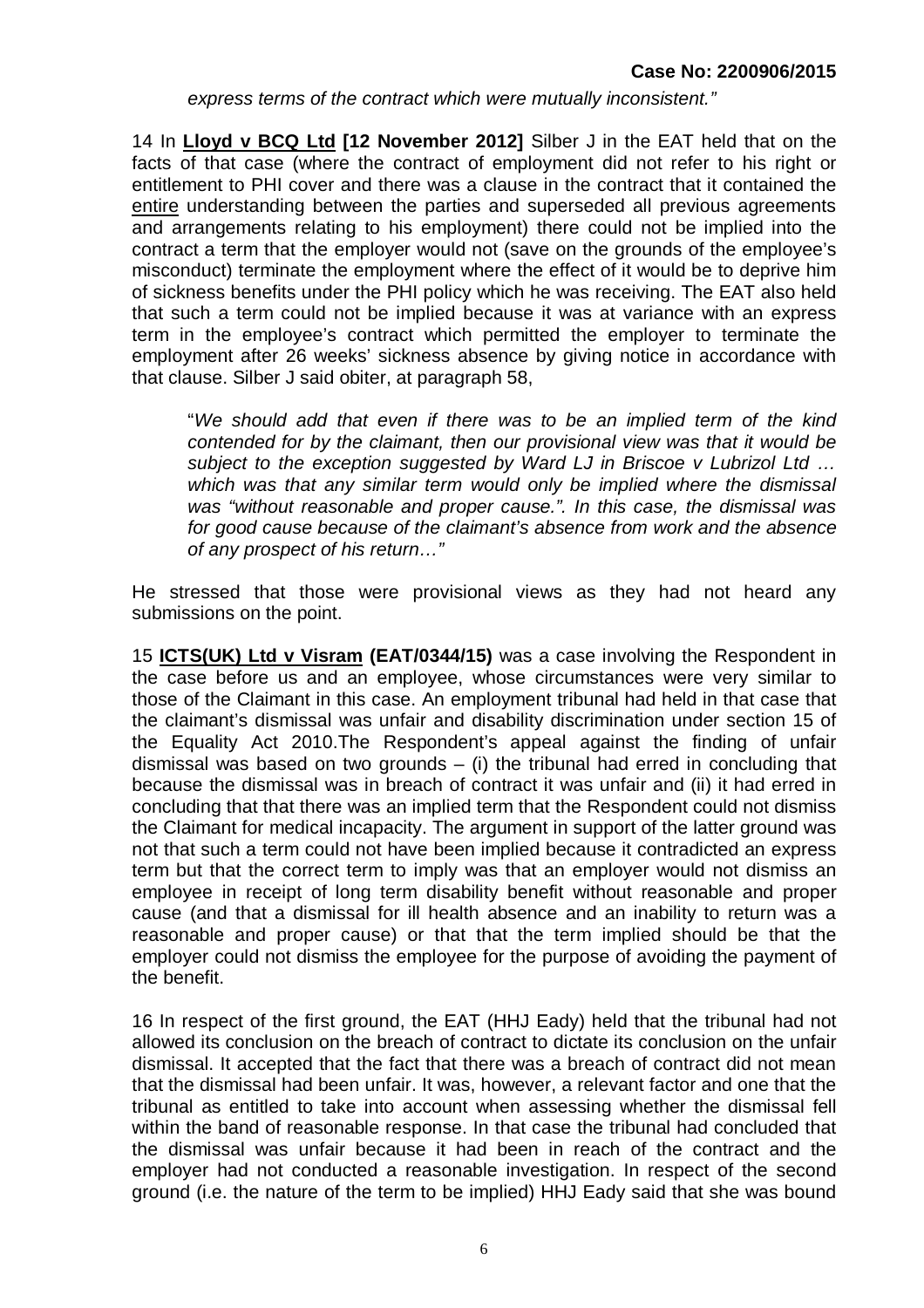by the approach laid down in **Aspden.** 

17 The legal principles that we draw from the above authorities are as follows. Generally, one cannot imply a term in a contract that contradicts the provision of an express term. There is no general principle that in every case where an employee is entitled to payments under a permanent health insurance there will be implied into the contract a term that he cannot be dismissed for medical incapacity while he is in receipt of such benefits. **Aspden** is not authority for such a principle. Whether such a term can be implied will depend of the facts of each case, including what the express terms are and the circumstances in which they were entered into.

18 Section 15(1) of the Equality Act 2010 provides,

- " *A person (A) discriminates against a disabled person (B) if –*
- *(a) A treats B unfavourably because of something arising in consequence of B's disability, and*
- *(b) A cannot show that the treatment is a proportionate means of achieving a legitimate aim."*

19 In **Chief Constable of West Yorkshire Police v Homer [2012] ICR 704** the Supreme Court considered, in the context of an indirect discrimination claim, what is required to establish that a particular measure is a proportionate means of achieving a legitimate aim. Baroness Hale, with whom the other Justices of the Supreme Court agreed, said at paragraphs 22-25,

"*To be proportionate, a measure has to be both an appropriate means of achieving the legitimate aim and (reasonably) necessary in order to do so. Some measures may simply be inappropriate to the aim in question… A measure may be appropriate to achieving the aim but go further than is (reasonably) necessary in order to do so and thus be disproportionate… Part of the assessment of whether the criterion can be justified entails a comparison of the impact of that criterion upon the affected group as against the importance of the aim to the employer… To some extent the answer depends upon whether there were non-discriminatory alternatives available."*

#### **The Evidence**

20 The Claimant gave evidence in support of his case. The following witnesses gave evidence on behalf of the Respondent – Paul Hunter (Head of Legal and Corporate Services), Faye Davidson (HR Manager) and Hilary Curtis (Standards and Compliance Officer). We also had before us an agreed bundle running into 567 pages. Having considered all the oral and documentary evidence, the Tribunal makes the following findings of fact.

#### **Findings of Fact**

21 The Claimant commenced employment with American Airlines as a Security Agent at Heathrow Airport on 11 April 1992. Neither party had been able to retrieve the Claimant's contract of employment but it was agreed that the terms of his contract were identical to those of the contract of Mr Visram.

22 The contract of employment contained the following terms –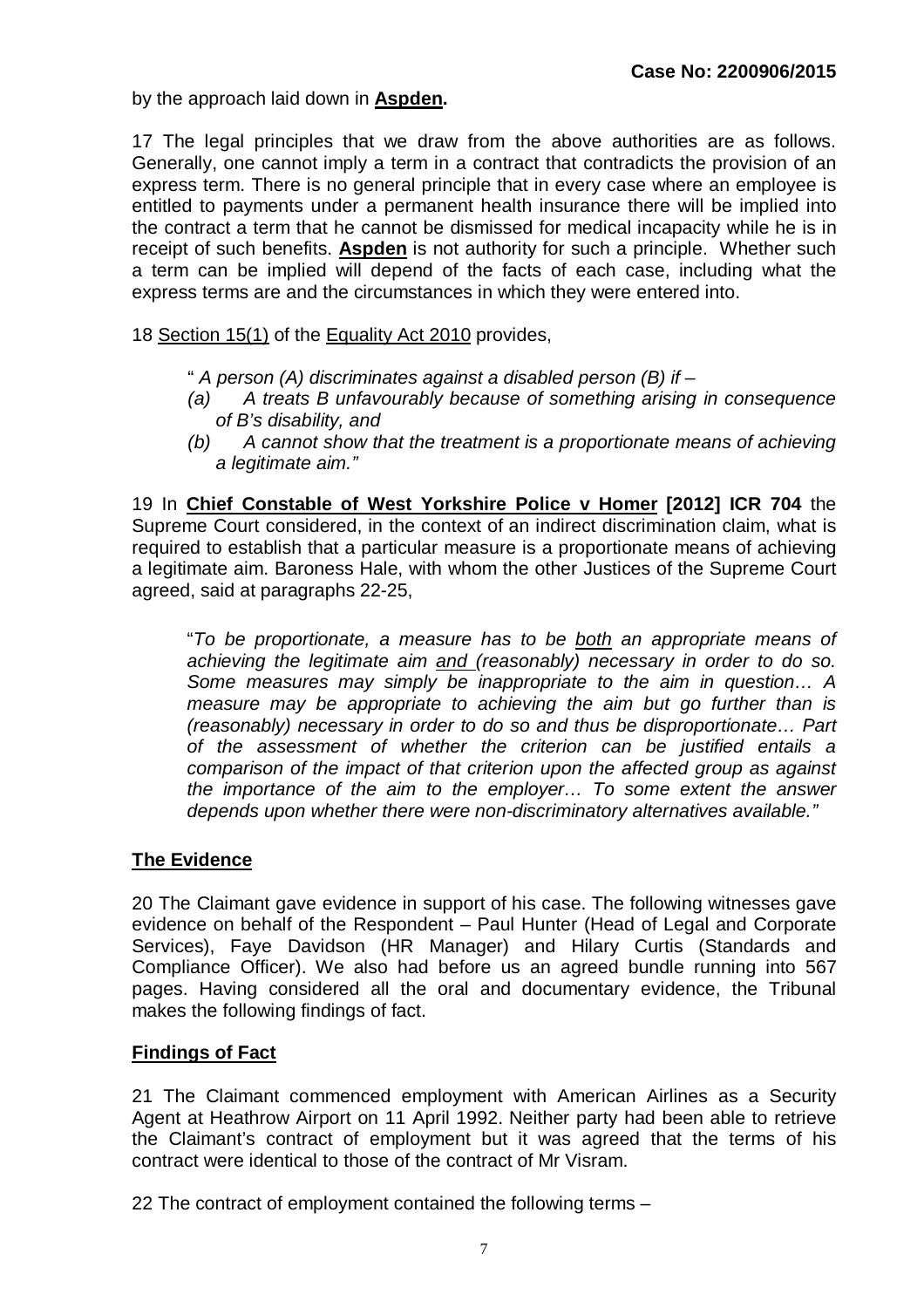#### *"5. Absence through Sickness/Injury*

*… Subject to the above, if you are unable to work because of non-job related illness or injury, you will be paid the equivalent of basic salary, which is deemed to be inclusive of SSP, as follows:*

| Sickness Payments in any one year |
|-----------------------------------|
| (inclusive of SSP)                |
| <b>SSP</b>                        |
| 30 working days                   |
| 35 working days                   |
| 40 working days                   |
| 65 working days                   |
| 130 working days"                 |
|                                   |

*"6. Pension*

*The Company has established a Pension and Death and Disability Benefits plan for all eligible employees on the payroll in the United Kingdom.* 

*The Death and Disability Benefits provided are:-*

- *(a) An in-service lump sum death benefit equal to twice base annual salary at the time of death,*
- *(b) A spouse's pension of 25% of base salary at the time of death,*
- *(c) A long-term disability plan that, when integrated with public disability benefits, will pay an annual payment of two thirds of salary at the time of disability.*
- *…*

*Information on this Benefit plan, including eligibility requirements, benefit levels and administrative procedures are to be found in the Company's booklet, "Employee Retirement, Death and Disability Plans."*

#### *"11. Notice*

*Either you or the Company may terminate your employment at any time by giving the other notice in writing.*

*…*

*The Company will give one month's written notice to employees with less than five (5) years continuous service, one week's notice for each full year of continuous service to employees with five (5) or more years but less than twelve (12) years continuous service and twelve (12) weeks' notice to employee with twelve (12) or more years continuous service. Notice to terminate employment may be given from any date."*

23 The booklet on the Retirement, Death and Disability Plans ("the booklet") stated that there were two plans – the Pension and Life Assurance Plan and the Long Term Disability Plan. The former was set up under a Trust Deed and was administered by Trustees appointed by the Company. The Long Term Disability benefits were provided by an Insurance Policy. It stated that all employees of the Company under the age of 65 were covered for the lump sum life assurance (the payment of a lump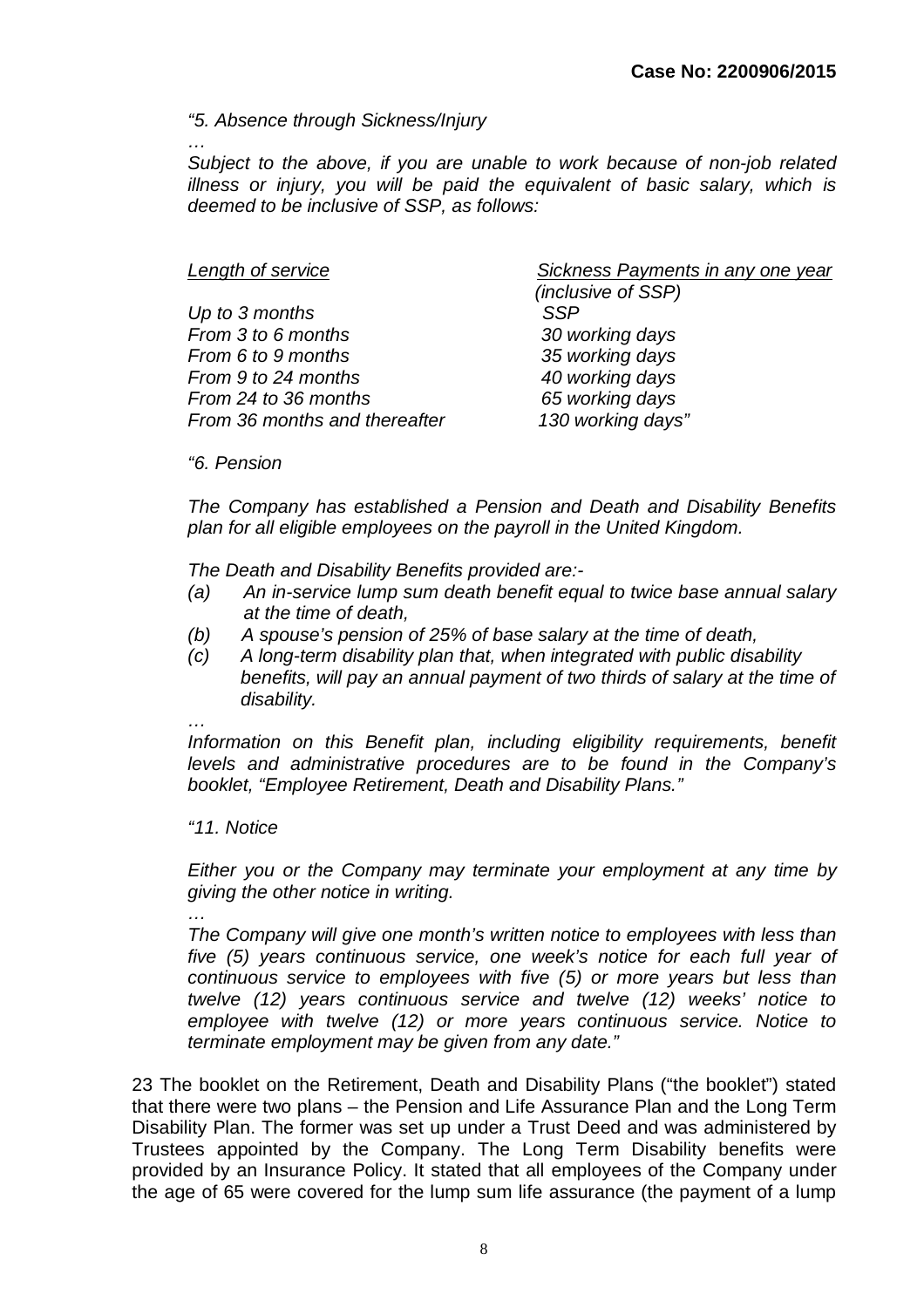sum of twice the base annual salary if the employee died while in service) and long term disability benefits from the date of their hire.

In respect of long term disability benefits the booklet said,

"*Should you be absent from, and unable to, work due to sickness or injury for a continuous period of twenty six weeks or more, you will receive a Disability income of 2/3rds of your Base Annual Salary less than the State Invalidity Pension.*

*The disability income will commence twenty six weeks after the start of your absence, it will continue until the earlier date of your return to work, death or retirement.* 

*The disability income is treated as normal pay and is subject to the necessary P.A.Y.E. deductions. Any long-term benefits that you receive from the State will be payable directly to you, and not via the Company.*

#### *All Employees*

*During the period that you receive disability income you will remain a member of the UK Life Assurance Plan and will be covered for the appropriate deathin-service benefits.*

#### *Pension Plan Members*

*During the period that you receive disability income you will remain a member of the U.K. Pension Plan, and your own and the Company's contributions will be based on your disability income."*

24 On 1 June 2005 the Claimant was promoted to the position of International Security Co-Ordinator ("ISC"). There always had to be one ISC on every shift and he had overall responsibility for security on that shift. In addition, he was also responsible for conducting audits and appraisals.

25 American Airlines had a Group Income Protection policy with Legal &General ("L&G") for the provision of the long term disability benefits to its employees. The policy provided that the Insured Member would be entitled to benefit under the policy only so long as he was "*a Disabled Member"* as defined by Appendix A to the policy. Appendix A provided,

"*Disabled Member" means an Insured Member who at any time,*

- *(i) In the opinion of Legal & General, is incapacitated by an illness or injury which prevents him from performing his own occupation, and*
- *(ii) Continues to be in Employment, and*
- *(iii) Is not engaged in any other occupation, other than one which gives rise to payment of a partial benefit."*

"Own occupation" was defined as "*the essential duties required of the Insured Member in his occupation immediately prior to the commencement of the Deferred Period",*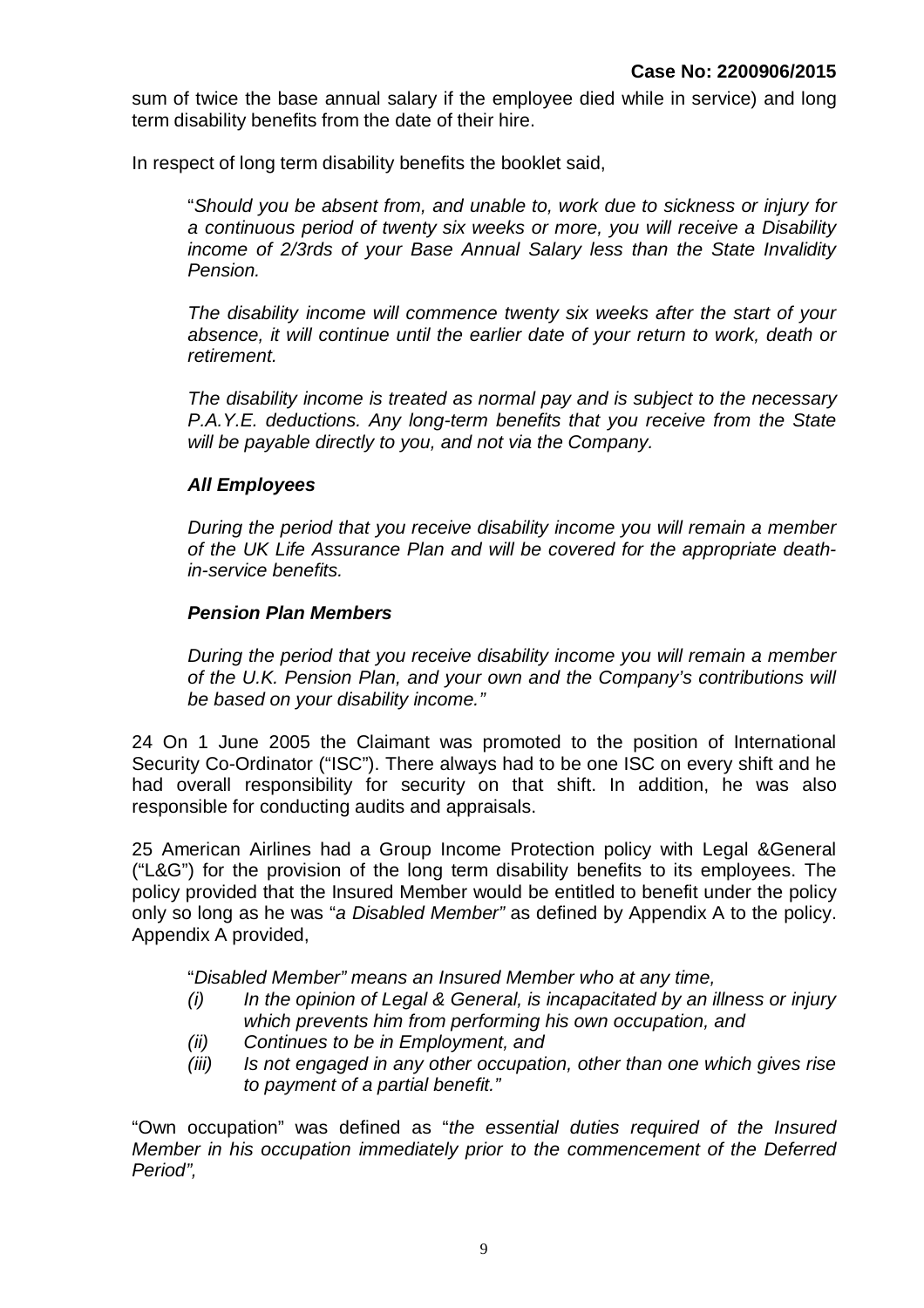The policy also provided that the insurance under the policy of an Insured member would terminate "*immediately in the event of the Insured member ceasing to be in Employment"*. Employment was defined as being in the employment of an employer participating in the scheme.

26 In about July 2012 American Airlines was engaged in discussions with Unite to reach agreement about how it could implement employee cost savings of 17%. At the same time it was considering the outsourcing of some of its functions at London Heathrow. On 23 July 2012 Tanya Watkins (UK HR Manager) sent a letter to all employees about these two matters. In that letter she said,

"*Should a decision be taken to outsource any one of our LHR departments, we can assure employees in that department they will not be affected by any of the internal changes you are being asked to ballot on. Their current terms and conditions of employment would transfer to the new employer in line with the TUPE (transfer of undertaking) regulations."*

27 At some date, it would appear in August 2012, Unite sent informed its members of what they had achieved in the Cost Savings and Pay negotiations, and advised their members to accept the agreement. In terms of Permanent Health Insurance, it said that it had been saved with minor adjustments to the policy. It then referred to the potential outsource and said,

"*If this Agreement is accepted by the majority of the Unite Members at American Airlines and your Department, or sections of Departments are Outsourced, Employee will be offered a TUPE transfer on their Present AA Terms and Conditions, and all the above reductions and Fees will not apply to those Employees."*

28 The draft Cost Savings Agreement said that all the changes set out in that agreement would be effective from 1 September 2012 unless otherwise specified. In respect of PHI it stated,

 "*- Protect the benefit and the level of payment Redesign the terms of the Policy."*

29 On 28 August 2012 the Managing Director of LHR informed the employees that it intended to outsource the Security Department to the Respondent. They were told that their employment would transfer under the TUPE Regulations and that, therefore, their existing terms and conditions of employment and continuity of employment would remain protected by the Regulations.

30 There was communication between American Airlines and the Respondent about changes that were to be made to the payment for a car park pass at London Heathrow as a result of the Cost Savings Agreement. American Airlines did not supply a copy of the Agreement but its response was that part of its agreement with Unite was that staff who were transferred under TUPE would not be affected by the new agreement and that, in any event, the car park contributions by the employees were only due to come into force in January 2013, after the transfer.

31 On 14 October 2012 the Claimant was certified as unfit to work because of depression. He remained absent sick until the termination of his employment on 26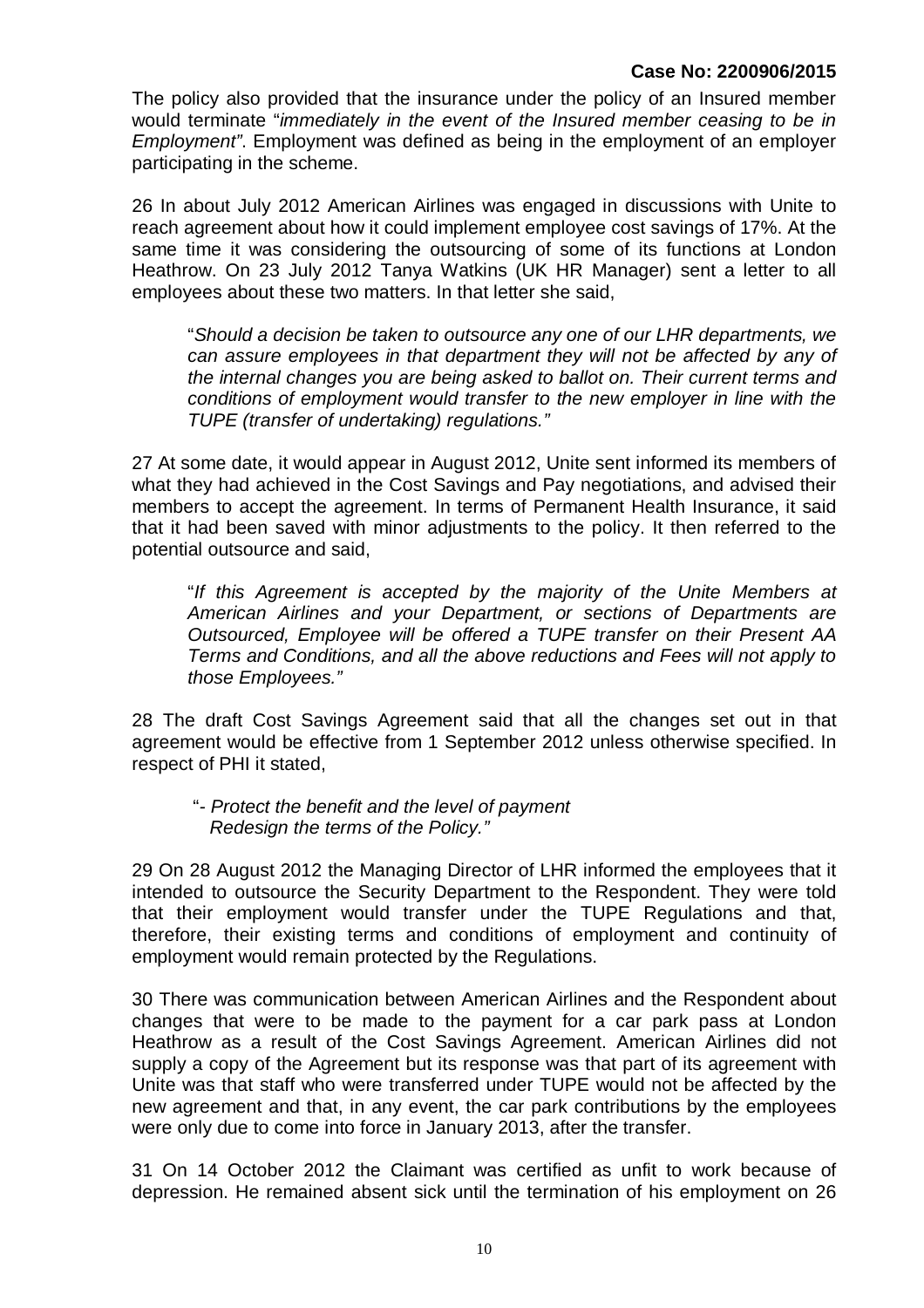November 2014. At that time there were four ISCs (including the Claimant) working at Heathrow. There were four Lead Security Agents and about one hundred Security Agents. A number of the Lead Security Agents had been trained to acts up as ISCs.

32 On 8 November 2012 L&G sent American Airlines the changes to the Group Income Protection policy. An endorsement was added to the Group Income Policy which provided that with effect from 1 September 2012 the definition of "Disability" in Appendix A would be changed. The original "own occupation" would apply for 24 months after the Benefit Accrual Date. After that it would be changed to someone who in the opinion of L&G was incapacitated by illness or injury so that he was unable to undertake any occupation which L&G considered to be appropriate to his experience, training or education. An occupation would not be considered inappropriate because the remuneration was lower than what was paid to the member before the deferred period or because it lacked the status or seniority of the member's own occupation. That definition would cease to apply 48 months after the Benefit Accrual Date and the member would have to meet more stringent specified criteria of incapacity to classify as "disabled" after that.

33 On 9 November 2012 Tanya Watkins queried the rate it was paying for the Group Income Policy and the basis on which it had been calculated. Glen Laming from L&G replied on 18 December that the rate had been calculated on the basis that the new progressive definition of disability applied to all categories of employees. However, he could not find anything in writing to confirm that that was what had been agreed. He offered American Airlines three options. They could revert to the "own occupation" definition for all categories, apply the progressive definition to all categories or implement the progressive definition for non-managerial categories only. If AA felt that the third option was what they had wanted, he would maintain the same rate until the next review. Ms Watkins confirmed on the same date that they would go with the third option. The Claimant fell into the non-managerial category.

34 On 1 December 2012 the employment of eighteen Lead Security Agents/International Security Co-Ordinators (including the Claimant) transferred to the Respondent under the Transfer of Undertakings (Protection of Employment etc) Regulations 2006.

35 The Respondent entered into discussion with L&G to see whether L&G would transfer the existing cover to it or provide it with new cover, but these discussions provide fruitless. The Respondent, therefore, attempted to find cover from other insurance companies.

36 The Respondent's view was that those who were sick prior to the date of the transfer would be covered by the L&G policy. On 10 December 2012 Paul Hunter wrote to American Airlines in respect of the Claimant and Mr Visram, both of whom were on sick leave at the time of the transfer. He said that they might be eligible in due course for the payment of benefits under the Airline's policy with L&G and that in the event of that happening the Respondent would acts as paying agent for L&G and would receive the payments from L&G and pay them to the employees concerned.

37 By 20 December 2016 the Respondent had set up a policy with Canada Life to cover payment of the long term disability benefit. The policy was backdated to 1 December 2012. However, Canada Life would not cover any employee who was sick on 1 December unless the employee returned to work and completed seven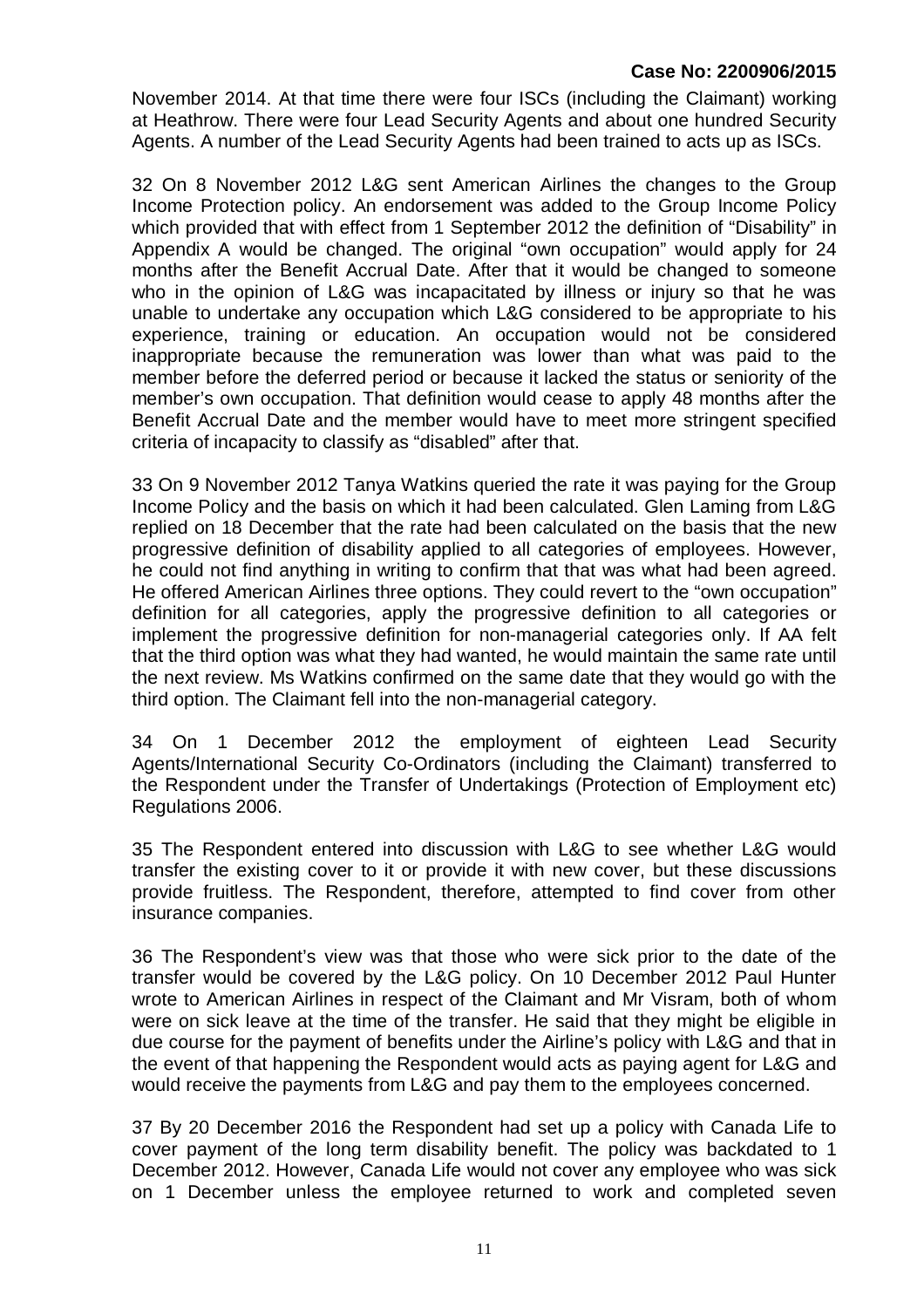consecutive days' service.

38 On 10 December Hilary Curtis conducted a welfare meeting with the Claimant. He said that he had not suffered from depression before, he was on medication for depression and that he was in "*a very fragile state."*

39 On 6 February 2013 the Claimant's doctor provided a medical report which set out the seven occasions on which he had consulted a doctor between September 2012 and 10 January 2013 for his depression. His medication had been increased on 18 December and on 10 January he had been given a further medical certificate that he was unfit to work. In response to questions from the Respondent, the doctor said that there had not been any referrals to a specialist and that it was very likely that he would be able to return at some point although he could not say at that stage when that would be.

40 On 25 March 2013 Matt Allan from L&G informed American Airlines that the information which he had given them earlier that L&G would transfer payments to the Respondent when employees who had been sick at the time of the transfer had completed their deferred period was incorrect. He said that as those employees had left American Airlines before the end of the deferred period, L&G would not make any payments in respect of them. That meant that L&G would not make any payments under the policy to the Claimant and Mr Visram. They would, however, continue to pay for the CBT that they were receiving through L&G until it had concluded.

41 On the same day Mr Allan also informed the Respondent of the position. He said that under the terms of the policy L&G could not consider the claims of three employees who had transferred to the Respondent as they had not been employed by American Airlines at the end of the deferred period. However, they were prepared to make an exception for one of the employees due to the severity of his condition and would make payments to the Respondent in respect of him. As far as the Claimant and Mr Visram were concerned no payments would be made and the Respondent would need to make separate arrangements to ensure that cover was continued.

42 Mr Hunter inquired again of Canada Life whether they would cover those two employees and they confirmed that they would not. Mr Hunter also asked for and was provided with the relevant terms of the policy on which L&G relied to claim that they were not obliged to make any payments in respect of those employees.

43 The Claimant became entitled to be paid long term disability benefit under his contract from the middle of April 2013. On 29 April Ms Davidson wrote to him that he did not qualify for cover under the policy that the Respondent had taken out and that L&G had advised them that it was not obliged to pay him as he was not employed by American Airlines at the end of the deferred period. As he was not entitled to be paid under either of the schemes he would not be receiving any benefit.

44 The Claimant responded that he was surprised by that as L&G had authorised and paid for twelve CBT sessions that had commenced in January 2013. He said that from a legal perspective, due to the TUPE transfer, his contractual terms and conditions had been breached. He asked her to look into it as a matter of urgency as his pay had ceased as of 15 April 2013.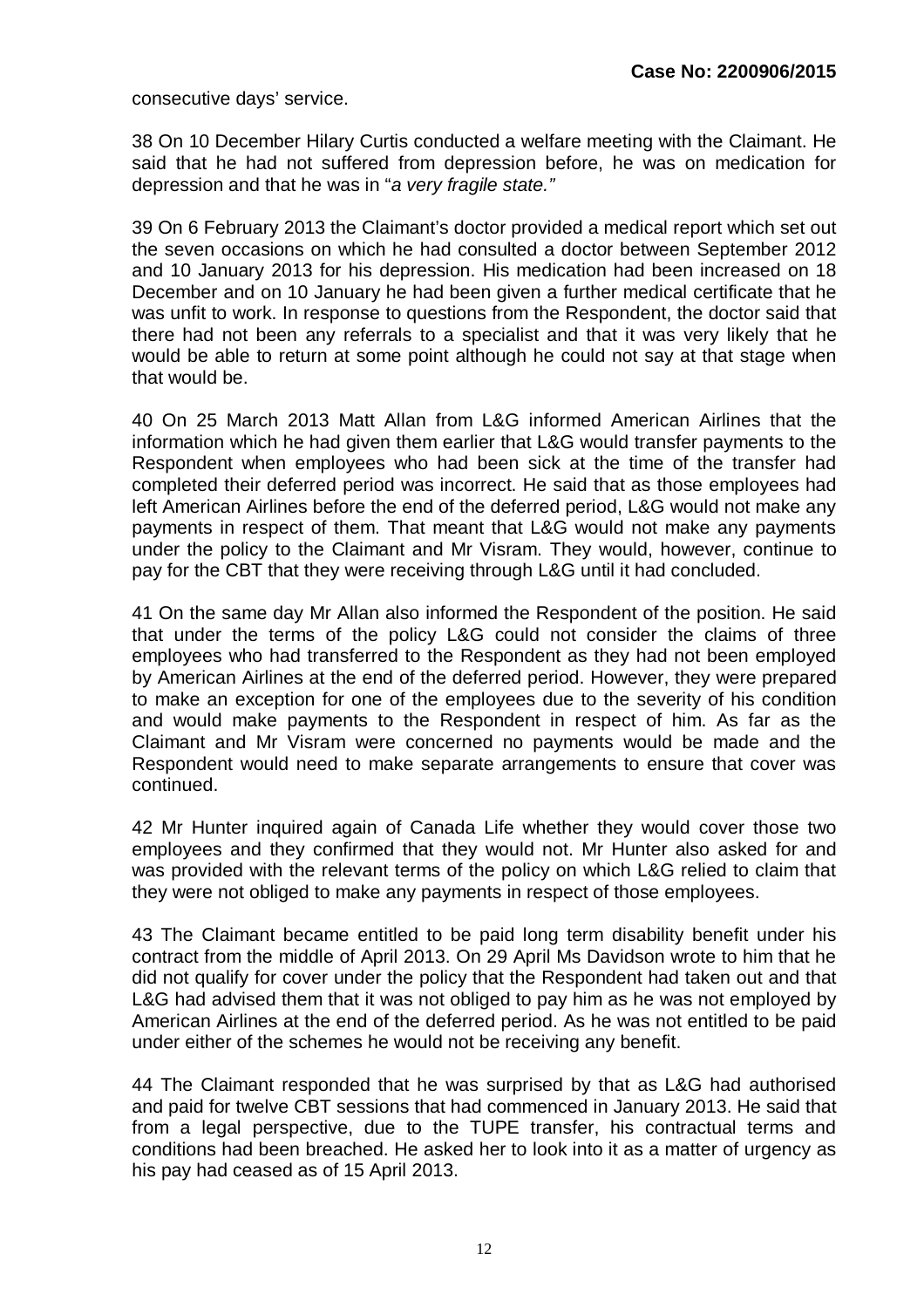45 Ms Curtis had a further welfare meeting with the Claimant on 15 May 2013. The Claimant was accompanied by his trade union representative. He had produced medical certificates that he was unfit to work at monthly intervals and the last one was due to expire on 18 May. The Claimant said that had completed twelve sessions of CBT and that further counselling had been recommended. He was still on medication. He said that his sick pay had run out and he had not received anything from the Respondent. He had tried to contact L&G but they were not prepared to speak to him. His trade union representative said there appeared to be no PHI in place and that it was a contractual term which had transferred over under TUPE. Ms Curtis agreed to inform HR of the matters raised by them.

46 On 29 May 2013 Ms Davidson responded to the claimant's letter to her. She reiterated that due to terms of the PHI policies the Claimant was ineligible for payment under either policy. She said that the Respondent did not agree that by failing to pay him long term disability benefit it was in breach of his contract. The Respondent's obligation under TUPE legislation was to provide a comparable scheme to transferring staff, which it had done. She recommended that he addressed matters directly with L&G. By this stage the Respondent had taken legal advice. It believed that the Claimant's entitlement to payments under the policy with L&G had come to an end and that its duty under the TUPE legislation was as set in Ms Davidson's letter.

47 On 26 June 2013 the Claimant raised a formal grievance about breach of the TUPE Regulations 2006 and unlawful deductions from wages. He said that under his contract of employment with American Airlines he was entitled to a disability payment amounting to two-thirds of his salary after 26 weeks' sickness absence. The fact that he might no longer be covered by the L&G policy or that he did not qualify under a new policy was irrelevant. His contract was clear that after 26 weeks he was entitled to the payment. If the insurers were not willing to pay him that amount, then it fell upon the Respondent to do so.

48 The Respondent and the Claimant's trade union representative agreed that the grievance would not be pursued while the Respondent tried to resolve the issue with L&G via American Airlines. In August 2013 Tanya Watkins of American Airlines entered into communications with L&G about their failure to pay the long-term disability benefits to the Claimant and Mr Visram. She questioned their rationale for claiming that they were not liable to pay it and sought to argue that there was a difference between an employee leaving an employer and a TUPE transfer. She also pointed out that as most insurers would not provide cover for someone who was already on sickness absence that put the transferee in a very difficult position. L&G, however, maintained that the terms of its policy were clear that benefit was only payable in respect of an employee if that employee was employed at the end of the deferred period by the company which had the policy with them.

49 In the meantime the Respondent sough information from L&G about the benefits payable and offered to make the payments to the Claimant and Mr Visram on a "goodwill basis" until the issue was resolved.

50 On 6 September 2013 Tanya Watkins made a formal complaint to L&G. One of her grounds of complaint was as follows –

"*The original advice and the error made by L&G led us to take a course of*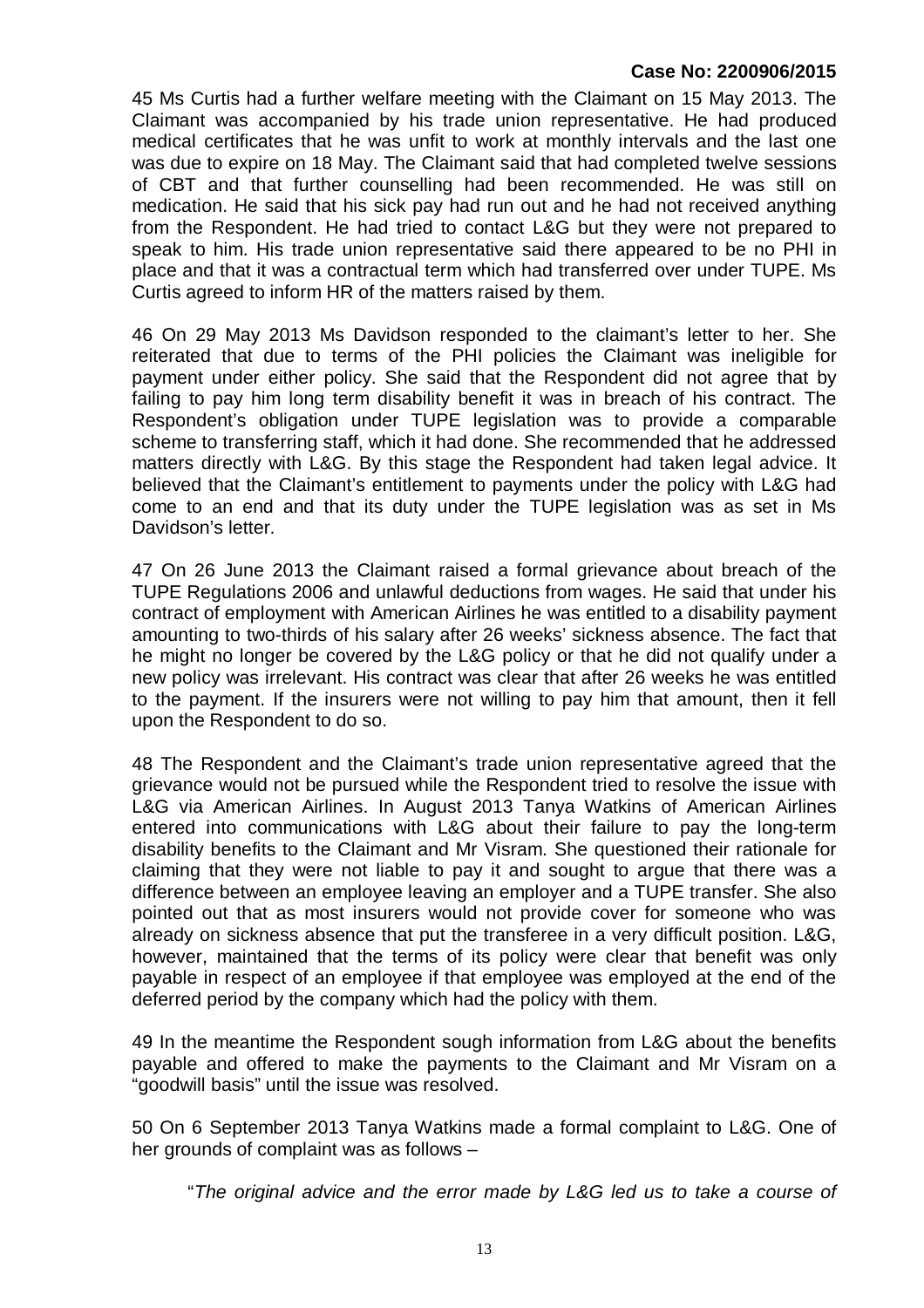*action we would not have taken had we been aware of L&G position prior to the transfer date. Had we been aware of L&G's position, we could have passed this information to the incoming employer (ICTS), who could have then used the pre transfer consultation period to consider introducing "measures" to remove or change the terms of the contractual benefit."*

51 On 9 September Mr Hunter informed the Claimant of the formal complaint that had been lodged with L&G.

52 L&G responded to the formal complaint on 12 September 2013. They said that their view remained that under the terms of the policy there was no entitlement to any benefit. However, they had been asked to consider their stance in in light of the fact that they had originally informed AA that benefit payments would be made. They agreed that incorrect information had been supplied at the outset. In view of that they were prepared to provide a level of support as a goodwill gesture. They agreed to pay the benefit backdated to when the employees would have been paid it if they had remained employees of American Airlines (which, in the case of the Claimant, was 14 April 2013). They also agreed to restore the full assessment and rehabilitation services and to work with the employees to find, if appropriate, a return to work plan. They would provide the service and benefit payments until the end of September 2014 or until such time as the member ceased to meet the definition of disability, whichever was the sooner.

53 Mr Hunter informed the Claimant of this decision on 26 September 2013 but he did not tell him that L&G had agreed to pay the benefit only until the end of September 2014.

54 The Claimant was seen by the Respondent's Occupational Health doctor on 2 January 2014. In his report of the same date he said that it was concerning that the Claimant's clinical scenario had not improved considerably given the length of time that had passed since his diagnosis. He had asked him to see his GP so that his treatment could be reviewed. He thought that his antidepressant medication might need to increased or altered and that consideration should be given to a psychiatric referral. He advised that the Claimant was not fit to return to work at that stage and said that he would review him in 8-12 weeks' time.

55 Ms Curtis had another welfare meeting with the Claimant on 15 January 2014. The Claimant had not been back to see his GP as recommended by the Occupational Health doctor. By this stage the Claimant appeared to be aware that the payment of the benefit might stop in September 2014. He said that it had been stopped, then started again and he did not know what would happen in September.

56On 11 February 2014 Ms Curtis informed the Claimant that L&G had referred him to CBT Services to undertake a psychiatric assessment and that they would contact him to arrange an appointment. She had also arranged a follow up appointment with Occupational Health to take place on 4 March 2014.

57 The psychiatric assessment was carried out by Dr Rowlands, Consultant Psychiatrist, at the Priory Hospital on 24 February 2014. His opinion was that the Claimant was suffering from Mixed Anxiety and Depression. He had had a very good work ethic and felt undermined and let down by the transfer of his contract in December 2012. He felt that he had not dealt emotionally very well with what had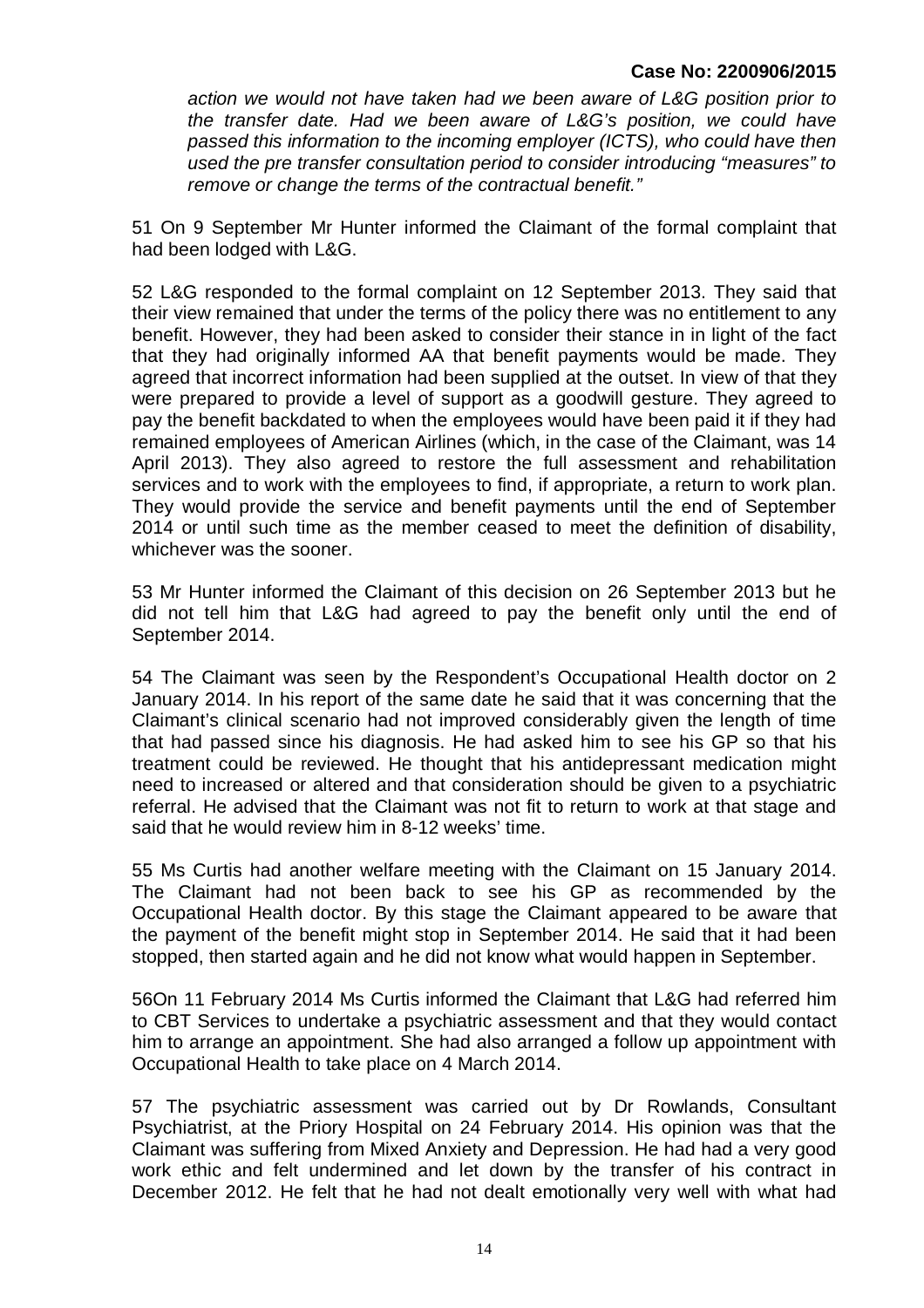happened to him and that he remained angry and resentful and that was associated with low mood and high levels of anxiety with some phobic avoidance of everyday activities. He recommended increasing the dosage of his anti-depressant medication if the current dose did not improve his mood in the next 2-3 weeks, medication to reduce his anxiety, day care at the Priory Hospital and schema therapy and a graded return to work but not to his usual job. His opinion was that the prognosis was excellent with the treatment that he had advised and that it would lead to full recovery.

58 The Occupational Health doctor reviewed the Claimant on 4 March 2014. He noted that although there was no evidence of unstable mental health issue the Claimant was still anxious and tearful recounting his current position. The doctor's view was that he was not ready to return to work at that stage. He said that he would like to see the Claimant again after he had started the treatment recommended by Dr Rowlands. He highlighted that redeployment to an alternative role might need to be considered if the stresses and strains of the Claimant's substantive role proved to be too much for him in the long term.

59 He reviewed the Claimant again on 22 April 2014. He asked the Claimant to see his GP as soon as possible to get his medication changed as recommended by Dr Rowlands. He also asked that the day care and schema therapy be expedited with L&G's approval as soon as possible. He noted that the Claimant was keen to return to work in an alternative capacity. He said that once the treatment had been completed he would be in a position to discuss a phased return to work in an alternative capacity.

60 On 21 May 2014 the Claimant was invited to a meeting to discuss the medical reports and his continuing absence due to ill health. The letter that he was sent was a standard letter and contained the following paragraphs,

"*At the meeting, we will be considering your future employment with the Company, whether we can offer any further assistance or support or whether we can make any reasonable adjustments to your job/workstation to enable you to return to work.*

*We would advise you that your continued absence from work is casing the Company operational difficulties and if we are unable to do anything to assist in your return to work, we may consider terminating your employment."*

61 Those paragraphs were contained in all subsequent letters inviting the Claimant to meetings to discuss his absence, including the final letter that led to his dismissal.

62 The meeting eventually took place on 17 June 2014. It was conducted by Hilary Curtis. The Claimant was accompanied by his trade union representative. The Claimant said that he could not make any decision about whether he could return to work until he had had the treatment recommended by Dr Rowlands. By this stage the Claimant had discussed his medication with the GP. He did not want to increase his anti-depressant medication and agreed to try the anxiety medication on 16 June 2014. He said that at that stage he felt anxious just coming to the airport.

63 The Occupational Health doctor reviewed the Claimant on 10 July 2014. The Claimant told him that he had not taken the medication for anxiety for fear of side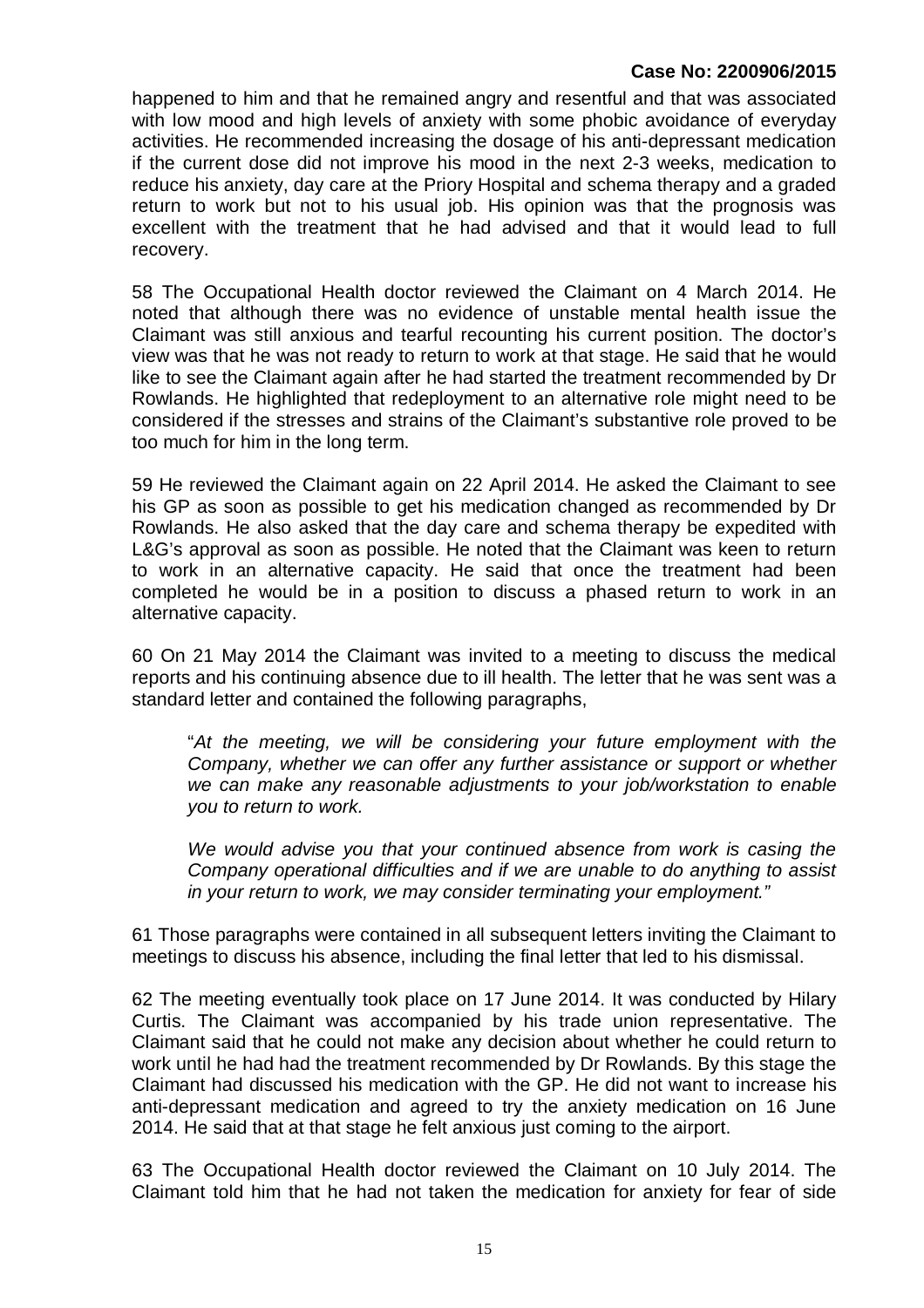effects. The doctor noted that the schema therapy had been difficult to arrange but his view was that even if it had been available it would not guarantee that the Claimant would be able to return to work for the company. The doctor's opinion was that as the Claimant had been off sick since October 2012 without any real improvement in his mental health he could not be certain that the Claimant would return to work for the Respondent in any capacity.

64 Faye Davidson met with the Claimant on 18 September 2014 to discuss his absence and the possibility of return to work. She advised the Claimant that day sessions at the Priory were not covered under the insurance and, therefore, L&G would not provide them. She asked the Claimant whether he had discussed with his GP what Dr Rowlands had recommended and the Claimant said that he had not because he had not known that L&G would not provide it. The Claimant said that his condition had not changed since he saw the Occupational Health doctor on 10 July. He said that the anxiety medication had been prescribed by his doctor but then another GP had told him not to take it. That is not supported by the Claimant's GP notes. The GP in question had simply recorded that the Claimant was not taking Pregabalin (the anxiety medication). The Claimant and his representative said that they had been led to believe that L&G would provide the day sessions (including the schema therapy) and they were now being told for the first time that it would not be provided. Ms Davidson said that she would look into that and arranged to meet again on 30 September.

65 On 25 September Ms Davidson wrote to the Claimant. She said that she had spoken to Hilary Curtis who had told her that at no stage had she confirmed that L&G or the Respondent would be funding any additional treatment to which the Claimant had no contractual entitlement. She said that she had considered whether the Respondent should agree to fund any additional treatment to which the Claimant had no contractual entitlement and had decided not to as the medial information available offered no guarantee of any success if she did.

66 The meeting arranged for 30 September did not take place on that date.

67 On 6 October 2014 Mr Hunter wrote to the Claimant that that the reinstatement of the long term disability benefit by L&G had been limited to the end of September 2014. He said that they were pursuing the matter with L&G as they believed that it had an obligation to continue making the payments. In the interim as a gesture of goodwill they would, on a without prejudice basis and without any admission of liability, make equivalent monthly payments to him until the situation was clarified.

68 The L&G benefit payable to the Claimant was £1436.10 per month gross. Tax and employee National Insurance contributions were deducted from that. The Respondent paid employer NI contribution and pension contributions. While he was an employee the Claimant remained entitled to death in service benefits.

69 On 24 October 2014 the Claimant was invited to a further meeting to consider his future employment with the Respondent. He was warned that the meeting might lead to the termination of his employment and was advised of his right to be accompanied.

70 The meeting took place on 5 November 2014. Ms Davidson conducted the meeting. The Claimant was accompanied by his trade union representative. The Claimant said there was no change in his condition and that he had not seen his GP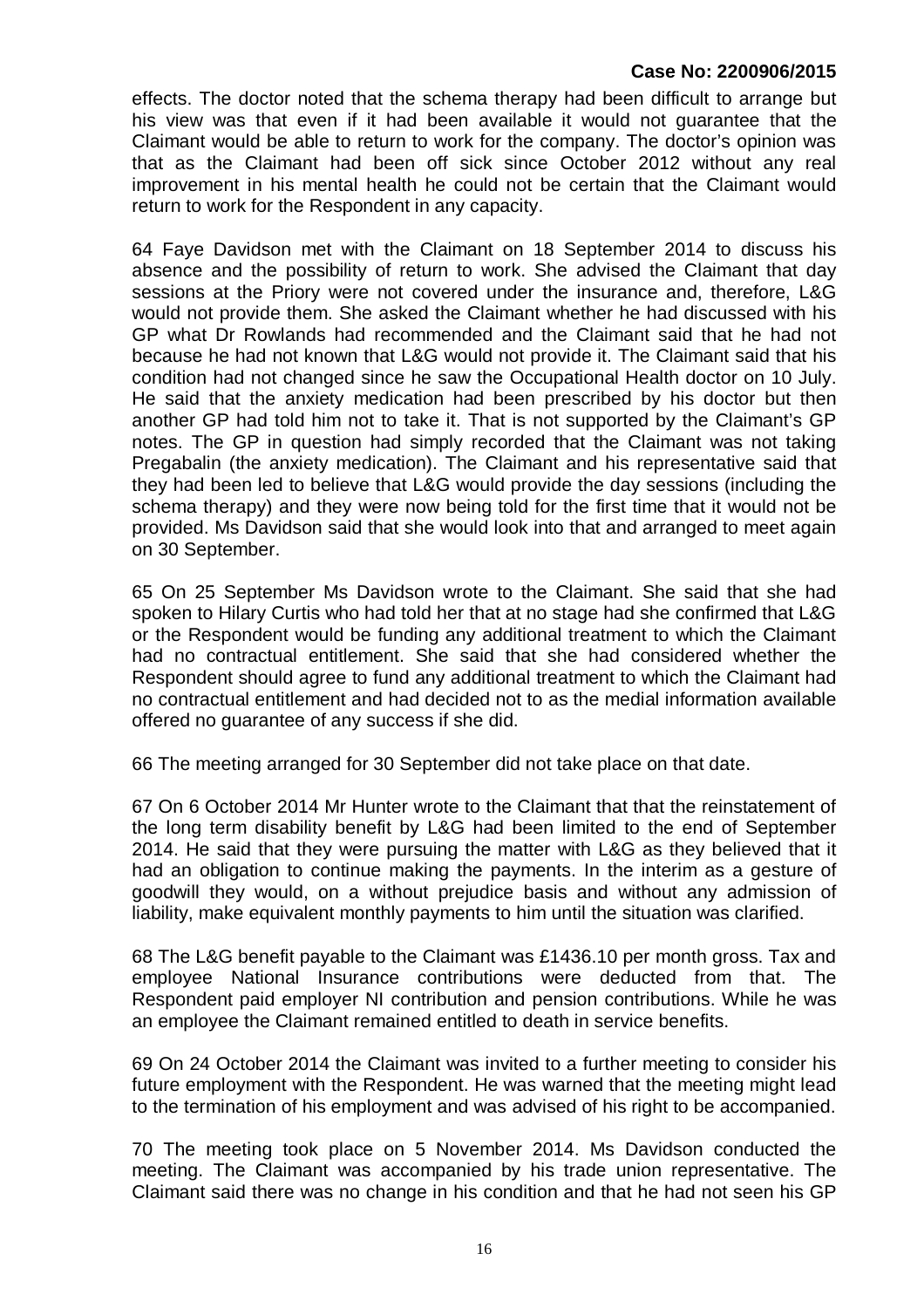since the last meeting on 18 September. The Claimant and his trade union representative maintained that the Claimant should have been provided with schema therapy by either L&G or the Respondent. Ms Davidson reiterated that neither L&G nor the company was contractually obliged to provide that treatment. She asked the Claimant whether they could do anything else to facilitate his return to work, such as reduced hours or a different role. The Claimant's position was that he could not say anything about returning to work until he had had further treatment.

71 On 26 November 2014 Ms Davidson sent the Claimant her decision. She said that the Claimant had been absent sick since October 2012. He had had twelve sessions of CBT, a psychiatric evaluation by Dr Rowlands and had been on anti-depressant medication. Dr Rowlands had recommended certain treatment, including Schema Therapy, and that the Claimant take certain medication for Anxiety. The Claimant had been prescribed the medication but had not taken it. He had been told that the Respondent and L&G would not fund the Schema Therapy but he had not tried to get it through his GP. His symptoms had not improved and they had not been able to agree on any adjustments that might facilitate his return to work. After a period of over two years' sickness absence they were not able to start looking at a return to work within a defined or a reasonable period of time. She had, therefore, come to the conclusion to terminate his employment on the grounds of medical capability.

72 Although Ms Davidson did not specifically mention operational difficulties caused by the Claimant's absence in her dismissal letter they were a part of her reasoning process. As she said in her evidence, it stands to reason that if someone is unable to do the job which he is employed to do for two years it causes operational difficulties. She gave some details of the kind of difficulties caused. They had to find someone to cover the Claimant's duties. They could not recruit a permanent replacement for him as he might be well enough at any stage to return to his job. Recruiting someone temporarily for his role was difficult because of the training it required and the expense of that training and the security vetting required for the role. The Respondent would have had to manage his absence which would have required time and resources.

73 The Claimant's employment terminated on 28 November 2014. He was paid in lieu of the twelve weeks' notice to which he was entitled.

74 On 1 December 2014 the Claimant appealed against his dismissal on the grounds that the Respondent had not provided him with treatment which had been recommended and had not offered him alternative work.

75 The appeal was heard by Paul Hunter on 20 January 2015. The Claimant said that he could not at that stage return to work in any capacity due to his anxiety. He felt that he had done all that he could to get well enough to return to work.

76 Mr Hunter sent the Claimant his decision on 2 February 2015. The appeal was not upheld.

77 The Respondent continued making monthly payments equivalent to the long term disability benefit to the Claimant until 12 June 2017.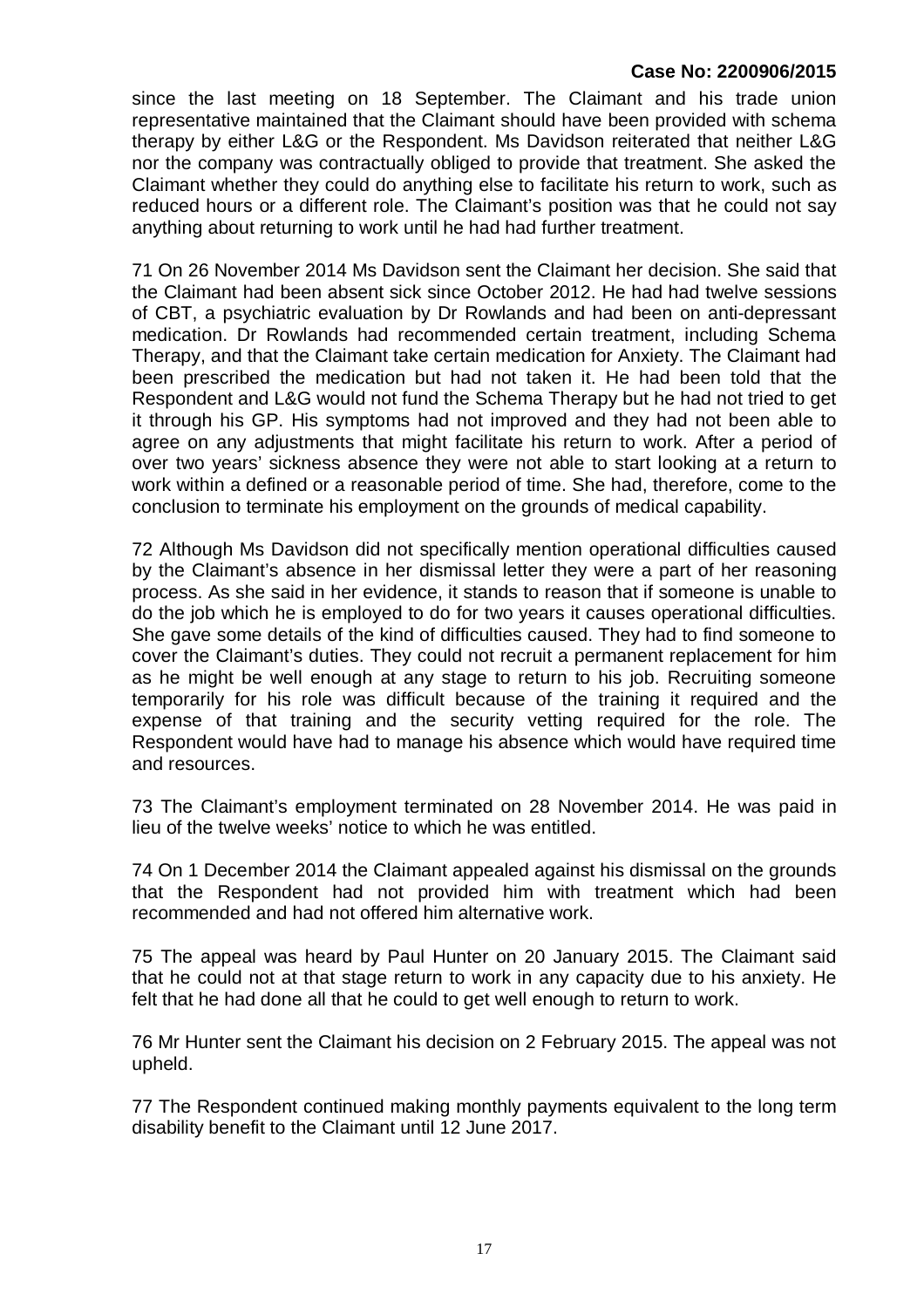#### **Conclusions**

#### Unfair Dismissal

78 As set out in paragraph 2.1 (above) it was not in dispute that the reason for the dismissal was the Claimant's incapability to perform the work that he was employed to do. That is a potentially fair reason for dismissal. The sole issue for us to consider under section 98 of the Employment Rights Act 1996 was whether the Respondent had acted reasonably in all the circumstances of this case in treating that as a sufficient reason for dismissing the Claimant.

79 We did not have before us a breach of contract claim. However, one of the factors that would be relevant in determining whether the Respondent had acted reasonably would be whether it had acted in breach of the contract of employment by dismissing the Claimant. That factor in itself would not be determinative of the issue but it would be a relevant factor to take into account. Hence, we considered what the express terms of the contract of employment were and whether there was an implied term to the effect set out in paragraph 2.4 (above)

80 The Claimant's contract of employment contained the following three express terms:

- (a) If he was unable to work because of illness or injury he would be paid his basic salary for a period of time which would be determined according to his length of service. The maximum period for which he would be paid that was six months and he would be paid that it he had more than three years' service (clause 5);
- (b) If he was unable to work because of illness or injury for more than six months (26 weeks) he would be paid two-thirds his basic salary less any disability benefits he received from the state. These would continue until he returned to work, retired or died (clause 6).
- (c) His employer could terminate his contract at any time by giving him a certain amount of notice. The notice to which was entitled depended upon the length of his service (clause 11).

81 It was not in dispute before us that the benefits payable under clauses 5 and 6 were only payable while the Claimant was employed by the Respondent and that his entitlement to them ceased when the employment terminated. It was also clear that clause 11 gave the Respondent an unrestricted express power to dismiss the Claimant whenever it chose without cause.

82 Those three express terms are clear and unambiguous and are not inherently inconsistent or contradictory. What they say is that that the Claimant is entitled to certain benefits while he is employed and that the Respondent has the right to terminate his employment at any time without cause notwithstanding that the effect of that will be to deprive him of the benefits to which he is only entitled while employed. That is clearly what the parties understood and agreed at the time when they signed the contract.

83 If what the parties had meant and intended to say was that the Respondent could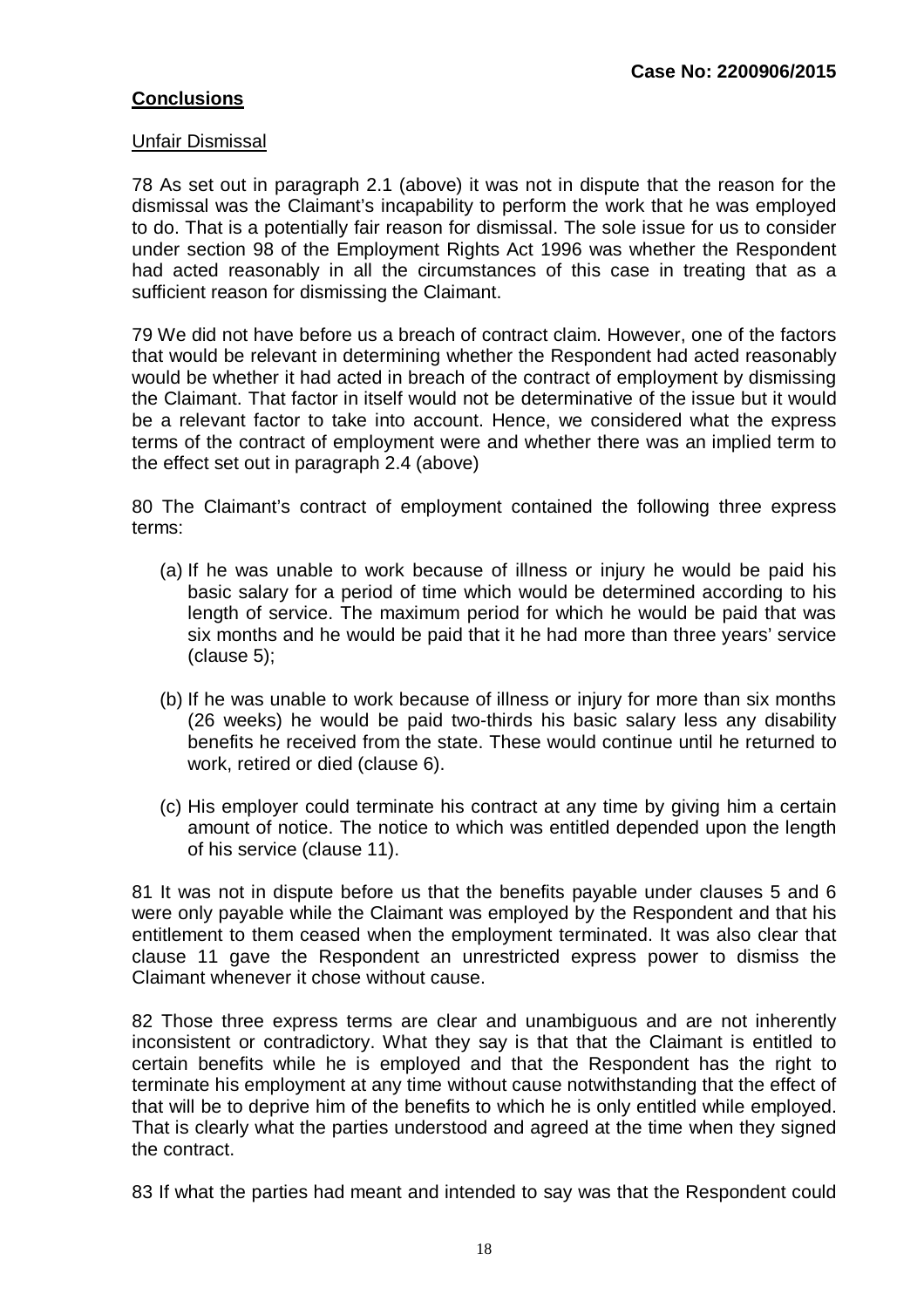terminate the Claimant's contract at any time except for incapacity to work at a time when he was in receipt of sick pay or the long-term disability benefit, they would have ensured that that was what clause 11 said.

84 In circumstances where the provisions of the contract and are clear and unambiguous and consistent, there is no need to imply any term to give business efficacy to the contract.

85 In any event, the term contended for by the Claimant (that he would not be dismissed for incapability while he was entitled to long-term disability benefit) could not be implied because it would contradict and restrict the unrestricted power to dismiss expressly conferred upon by the Respondent by clause 11. It would be contrary to the basic principles of contract law to imply a term that contradicted and restricted a clear and ambiguous express term of the contract. An implied term cannot overrule an express term that give the employer a right to dismiss the employee without cause.

86 We, therefore, concluded that there was no implied term in the Claimant's contact that he would not be dismissed for incapability while entitled to long term disability benefit. We recognise that that is different to the conclusion which the Tribunal reached in the case of Visram and that the EAT rejected the Respondent's appeal in that case on the ground that the Tribunal had been wrong to imply such a term. The Tribunal in that case, however, did not address the issue (presumably because the point was not raised before it) that the term which the Claimant was arguing was an implied term contradicted and restricted an express term of the contract. Nor was the matter argued before the EAT on that basis. The argument in the EAT was about what the implied term should be, not whether any term which restricted the express power of the employer to dismiss without cause could be implied. There was again no analysis of the express terms in this case and whether the implied term contended for by the Claimant was seeking to overrule those express terms. Had the Employment Tribunal and the EAT in that case engaged in that exercise it might have come to a different conclusion.

87 We note in passing some of the difficulties and anomalies that might be caused by the implied term suggested by the Claimant. If the rationale for the term is correct, it would apply equally to contractual sick pay and the effect of it would be that an employee could not be dismissed for incapacity while entitled to contractual sick pay because dismissal would deprive him of that benefit. Would the prohibition on termination contended for by the Claimant apply only when he was being paid long term disability benefit or from the time when it became known that he might be entitled to it? If it was the former, there would be no breach of contract if the employee was dismissed in the first six months of his sickness absence and an employer could deprive the employee of the benefit by dismissing him earlier. If the latter, it would mean that no employee who could become entitled to long term disability benefit could ever be dismissed for incapacity. If an employee became unable to work because of illness or injury when he was 30 or 40 years old, and remained unable to return to work for the rest of his life, would the employer have to keep him on as an employee for the next 20-40 years? Would that apply even if the employee had only worked for the Respondent for only two years? It is not, as is often believed, just a case of keeping the employee on the books but can have other operational and financial consequences' as it did in this case (see paragraph 89 below). If the Tribunal were to find that an employer dismissed an employee just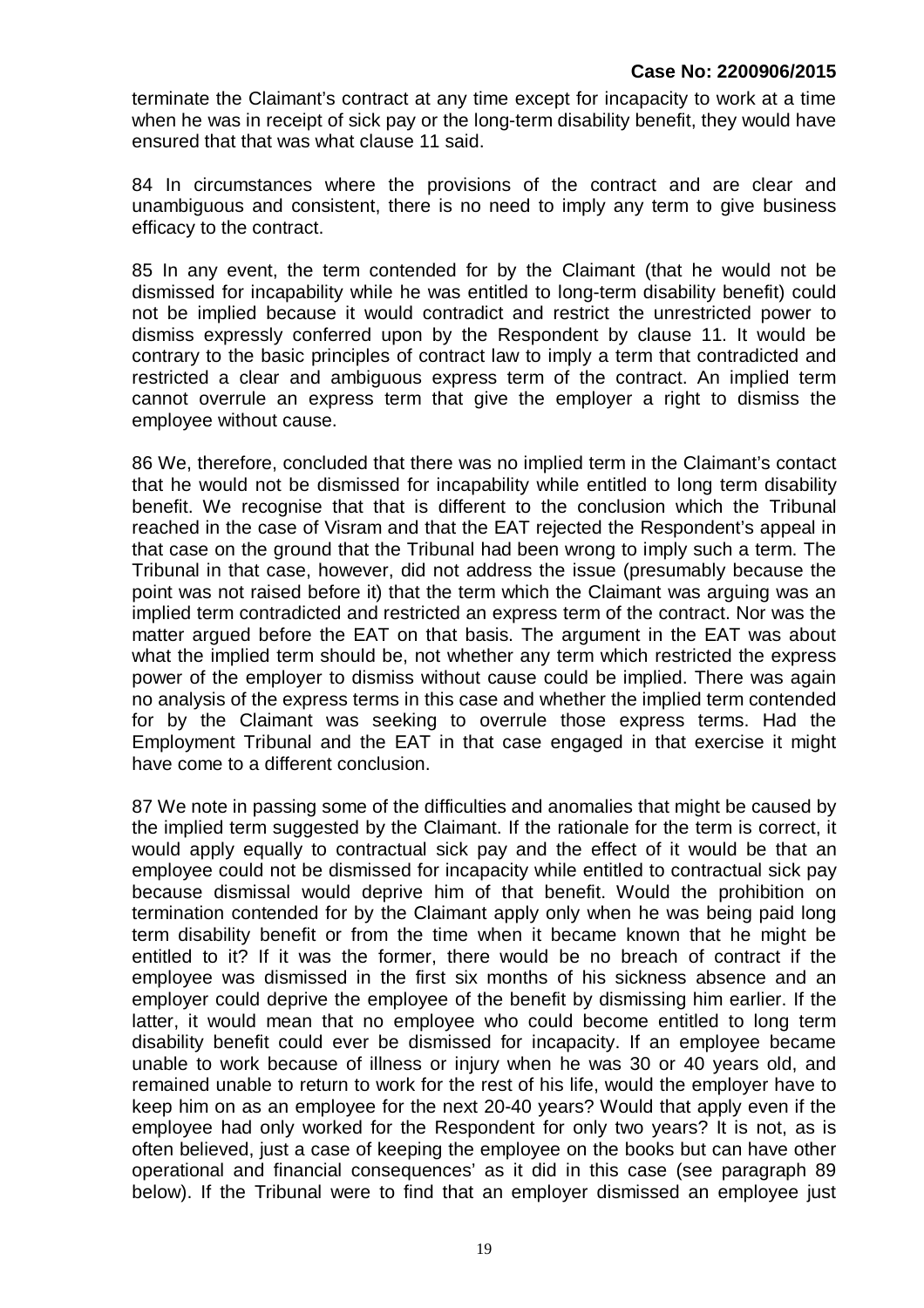before or as soon as he became entitled to a benefit solely to avoid paying him that benefit, it would always be open to the Tribunal to conclude that the dismissal as unfair.

88 In considering whether the Respondent in this case acted reasonably in dismissing the Claimant for incapacity on 28 November 2014 we took into account the following matters. By the time the Respondent dismissed the Claimant he had been absent sick for over two years. During that period the Respondent had (either directly or through L&G) obtained a number of reports from the Claimant's GP, had referred him to the Occupational Health Service and sought its advice on four occasions, had referred him to a Consultant Psychiatrist, had provided him with twelve sessions of CBT and had met with him on six occasions with his trade union representative to discuss what adjustments they could make to facilitate his return to work. Throughout this period the Claimant had been on medication. As there had been no improvement in his condition, certain changes were recommended to his medication. The Claimant was not prepared to follow those recommendations. At the time of the Claimant's dismissal there had been no improvement in his condition and there was no indication that he would be able to return to work in the foreseeable future in any role, let alone his role.

89 We accepted that the continued employment of the Claimant would cause operational difficulties. While the Claimant was absent sick and there remained the possibility that he could at any stage return to work, the Respondent could not recruit a permanent replacement for him. Recruiting a temporary cover was not viable because of the training and security vetting that it involved. The only option was for his existing colleagues to cover his duties. Whilst the Claimant remained an employee the Respondent had a duty to monitor his sickness absence, maintain contact with him, seek medical advice and take whatever steps it could to facilitate his return to work. Managing his sickness absence would require time and resources. The Claimant's pay would have to be processed through Payroll. There were other consequences too. While he remained an employee the Respondent had to pay National Insurance contributions for the Claimant, under his contract he remained a member of the pension plan and the Respondent had to pay the employer's contribution to the pension, he continued to accrue service for pension purposes and the Respondent was required under the contract to pay a lump sum death benefit if he died while still an employee.

90 It was submitted in behalf of the Claimant that, regardless of any other reason, the dismissal was unfair because the Respondent had not investigated the Claimant's entitlement to the long term disability benefit and had regarded it as irrelevant. We do not accept that the Respondent did not investigate the Claimant's entitlement to the benefit. At the time of the transfer and until shortly before the Claimant became entitled to the benefit L&G had informed both American Airlines and the Respondent that it would pay the benefit to the Claimant and Mr Visram as and when they became entitled to it. On 23 March 2013 L&G informed the Respondent that that information had been incorrect. The Respondent then obtained the relevant policy documents from L&G so that it could consider them further. It made further inquiries of Canada Life. It sought legal advice and on the basis of that it believed that L&G was not legally obliged to make the payments and that its duty under the TUPE legislation was to provide a comparable scheme to transferring employees which it had done. The Respondent then tried to resolve the matter with L&G via America Airlines and achieved a temporary solution.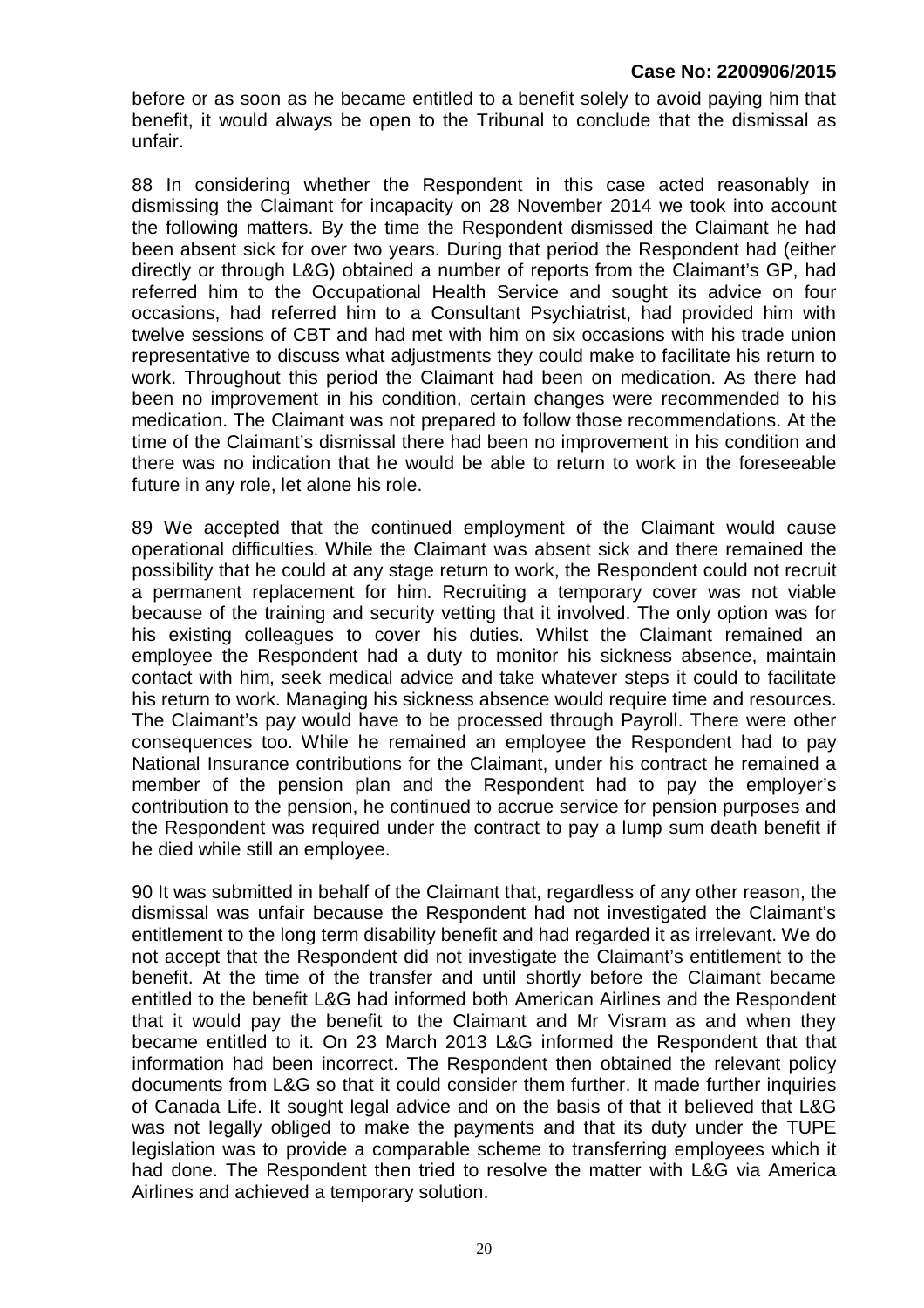91 By the time the Respondent came to consider the termination of the Claimant's employment it had investigated the matter and tried to find a resolution. It believed, we think erroneously, that it was not contractually obliged to pay the Claimant the benefit if he continued to be an employee. Hence, it was not a matter that it took into account in deciding whether or not to dismiss the Claimant. Had it done so, we are satisfied that it would have reached the same decision for the same reasons. It must follow that if the Respondent did not consider that it was legally obliged to pay the Claimant the benefit, it could not have dismissed the Claimant to avoid making that payment.

92 Having taken into account all the above matters, we concluded that that the Respondent acted reasonably in all the circumstances in dismissing the Claimant for incapability and that the dismissal was fair.

#### Disability Discrimination

93 It was not in dispute that by dismissing the Claimant because of incapability the Respondent treated him unfavourably because of something arising in consequence of his disability. The sole issue for us was whether the Respondent had shown that dismissal of the Claimant was a proportionate means of achieving a legitimate aim.

94 The Respondent argued that the aim that it was pursuing was to ensure that employees attended work and did the job that they were employed to do. We accept that that was a legitimate aim. The real issue for us was whether dismissal of the Claimant in the circumstances of this case was a proportionate means of achieving that legitimate aim.

95 On the one hand the Claimant's inability to attend was due to his disability and he had a contractual right to a long term disability benefit which his dismissal would extinguish. On the other hand, by the time that he was dismissed, he had been absent sick for over two years, there had been no improvement in his condition, there was no indication that he could return to work with some adjustments, and his continuing absence was causing and would continue to cause operational difficulties for the Respondent. In order to have a workforce that attends and carries out the work that needs to be done, it is both appropriate and necessary to cease the employment of those who have been unable to do so for a long time, are still unable and are likely to be unable to do so for the foreseeable future. We were satisfied that the dismissal of the Claimant in the circumstances of this case was a proportionate means of achieving a legitimate aim.

96 We were also asked to determine whether the Claimant's entitlement to long term disability benefit was on the "own occupation test" or some other test. That issue relates to remedy and liability and as we have not found the Claimant's claims to be well-founded it is not strictly necessary for us to determine it. However, in case we are wrong in the conclusions that we have reached, we set out briefly what our conclusion on that issue would have been. We would have concluded that his entitlement to it was on the "own occupation" test for two reasons. Firstly, both American Airlines and Unite made it clear to the employees that any changes being made by the costs savings agreement would not apply to those whose employment was about to be transferred under a TUPE transfer. Secondly, there was some uncertainty as to which category of employees were covered by the changed test